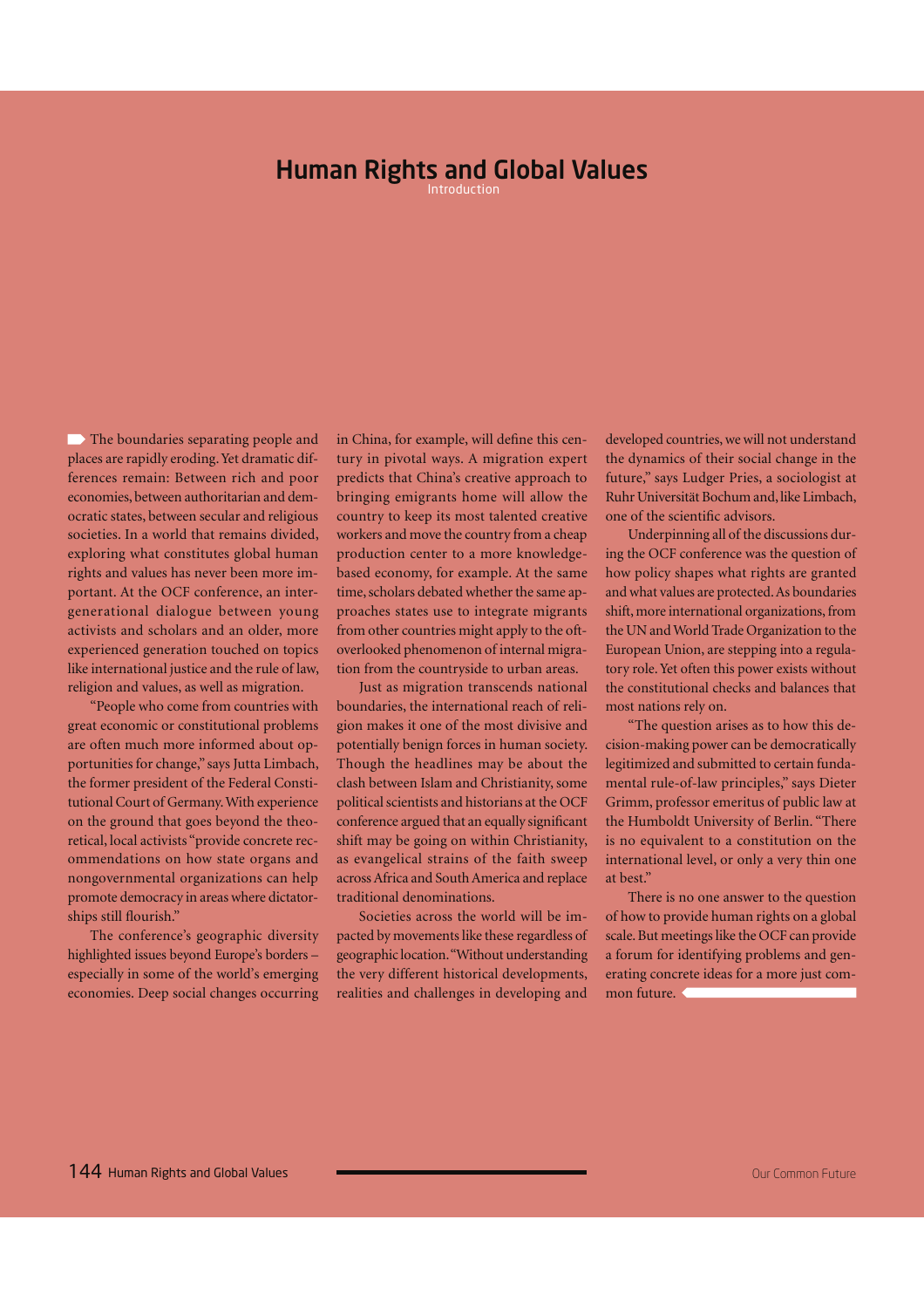# 7,112

petitioners were granted amnesty by South Africa's Truth and Reconciliation Commission.

people per toilet seat in Mumbai, India. 14,000 81

Chinese students studied abroad in more than 100 countries in 2007.

of people without basic necessities say religion is an important part of their lives. experience without basic necessities say

of people with their basic necessities met say religion is an important part of their lives. **600 COLOGED** 

of U.S. citizens will be of Latino descent by 2050. 33%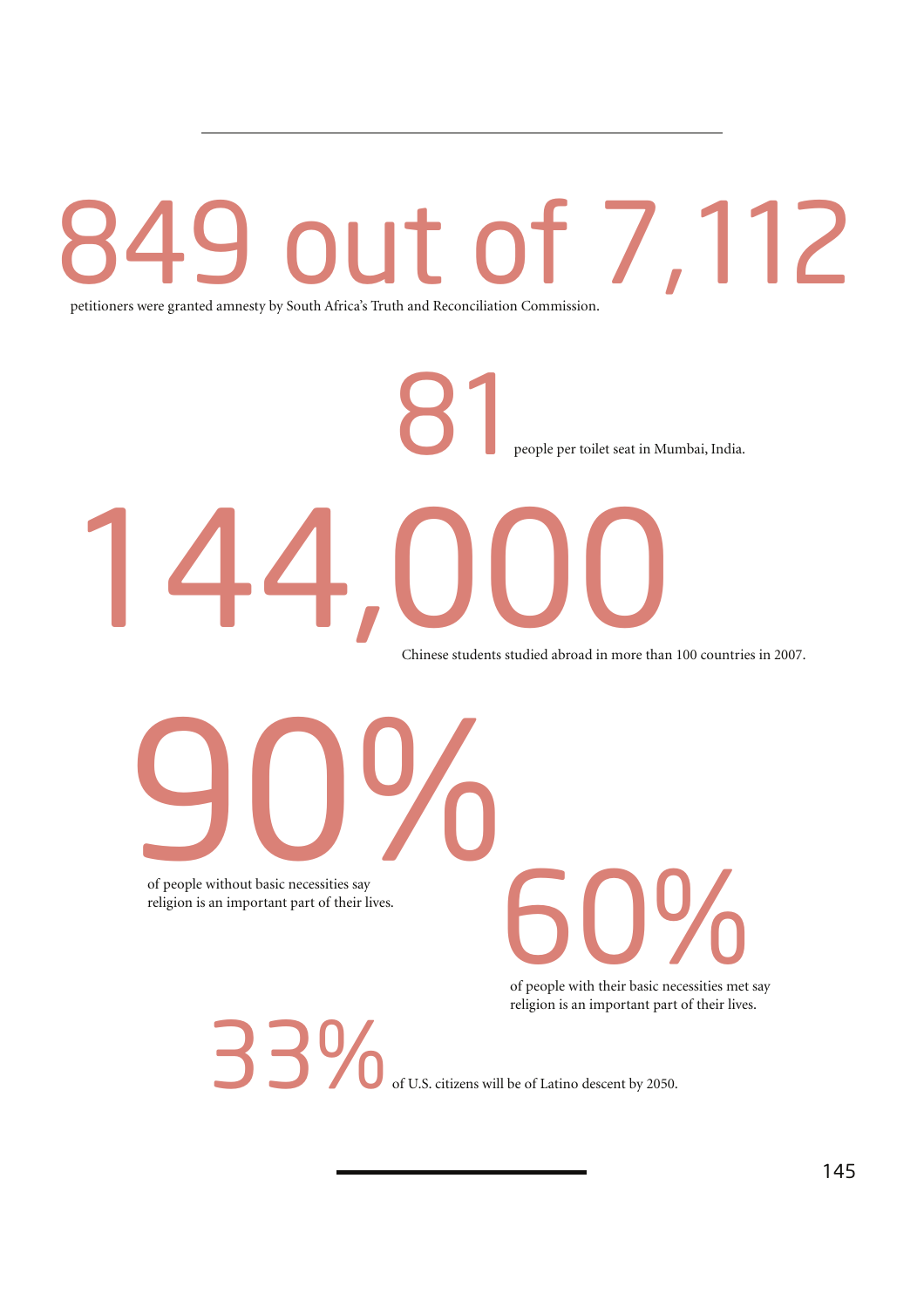Reconciliation

# Culture, Community and Human Rights: South Africa's Lessons

# "'If truth has replaced justice ... has reconciliation turned into an embrace of evil?'"



Antjie Krog is a South African poet, writer and professor at the University of the Western Cape.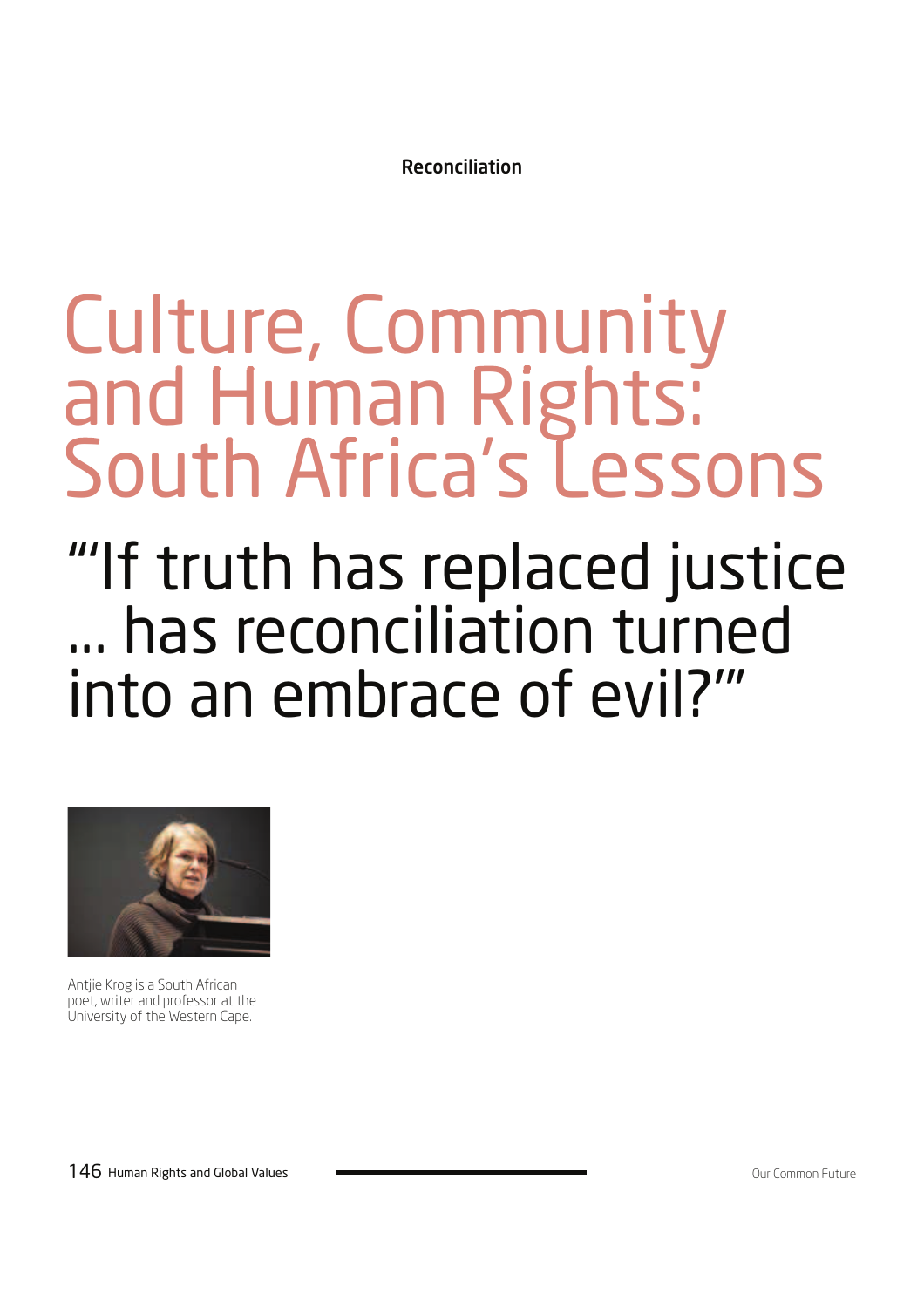Addressing the Human Rights session of the OCF conference, South African poet and journalist Antjie Krog drew on African philosophy to explore how a world view that might seem alien to Europeans made the pioneering Truth and Reconciliation Commission project the right solution for South Africa.

 $\blacksquare$  Is a common understanding of human rights possible? Is a shared doctrine of human rights possible and desirable? Are all human rights universal?

I will first discuss two examples of strong and devastating criticism against the basic principles of the South African Truth and Reconciliation Commission (TRC). Both these criticisms suggest that some fatal flaws within the process itself hampered and are still hampering South Africans in cultivating a culture of human rights and building a fair and just society. Then I want to explore another way of interpreting these "fatal flaws" in order to show that a different kind of reading is possible which not only broadens the concept of human rights but also makes the building of a just society more probable.

The TRC was only a few months into its two-year workload when one of the strongest, most enduring and often quoted criticisms was leveled at the Commission. Prominent scholar Mahmood Mamdani, based at University of Cape Town when the TRC was active between 1996 and 1998, criticized the fact that the TRC decided to confine its gaze to the physical and repressive dimensions of apartheid rule such as severe ill-treatment, abduction, torture, and killing instead of addressing the structural violence of apartheid.

This, Mamdani suggested, obscured the co-dependency of racialized power and racialized privilege. Instead of regarding victims as "political activists" and perpetrators as "state agents", the TRC should have gone "beyond notions of individual harm and individual responsibility, and located agency within the workings of a system. The result would have been to explain apartheid as an evil system, not just to reduce it to evil operatives."

 Mamdani was particularly vocal about the forced removals of three and a half million people to create racially segregated residential areas as "South Africa's gulag." While some 25,000 people died between 1960 and 1994 in political violence, millions more were condemned to anguished lives of racially defined poverty. With the narrow focus of the TRC their dignity could never be restored while thousands of apartheid functionaries and millions of white beneficiaries were left unscathed, off the hook, and with all their loot intact. Instead of placing the complicity and culpability of beneficiaries center stage, white South Africans by and large were able to claim a false innocence.

In an interview with me, Mamdani sharply criticized the way in which the commission was settling for truth instead of trying to exact justice for the impoverished. "If truth has replaced justice in South Africa – has reconciliation then turned into an embrace of evil?" he asked.

South African scholar Claudia Braude is also critical of the commission's approach. Having avoided a Nuremberg route in dealing with the crimes of the past, she says, South Africa has entrenched a pervasive culture of impunity. Using the "template of forgiveness," many South African criminals were claiming the right to be forgiven. "Since amnesty cannot be granted for crimes against humanity, descriptions of apartheid mutated from being an internationally recognized crime against humanity into a gross human rights violation," Braude writes.

She agrees with several scholars accusing Archbishop Desmond Tutu of cloaking the commission in a language of forgiveness which allows a political compromise, also called a pact between elites, to suddenly acquire a moral overlay. No wonder, the article continues, that the democratically chosen leaders of the new South Africa, who in recent years participated in a corrupt arms deal, now demand amnesty. Using the language of amnesty, political context and forgiveness, South Africans are being asked to let off the hook the president (accused of raping a young woman), his financial advisor (accused of corrupt dealings in the arms deal), and the xenophobic attackers (accused of attacking and looting the businesses and houses of people from other African countries).

 Mamdani and Braude are saying that those who benefited from a crime against humanity have walked off scot-free. Those who have killed, maimed, and tortured got amnesty. Because the structural injustice black people suffered has not been rectified, the rights and freedoms in the constitution remain a chimera. We are therefore NOT equal before the law and will never enjoy equal benefit or protection. The TRC singlehandedly destroyed the possibility of restoring human dignity which forms the foundation of freedom, justice, and peace in the world. Therefore, the commission's critics say, all South Africans have in a way been licensed to be as corrupt and criminal as they want, to make up for what they have been denied, or in protecting that which others want to take from them.

You will agree: This is devastating.

But allow me to look at the same issues framed by a different philosophy or worldview, namely that of being part of an interconnected community.

#### Is Autonomy European?

First things first. Is the concept of an "autonomous person" a European invention? It is important to realize that over the years, African philosophers have defined personhood in a specifically interconnected way. The self is not something private, hidden within our bodies, modern African theologians Gabriel Setiloane and Augustine Shutte maintain. The self is outside the body, present and open to all. It is not a thing, but the sum total of all interacting forces. The human self is therefore not something that first exists on its own and then enters into relationship with its surroundings. It exists ONLY in relationship to its surroundings.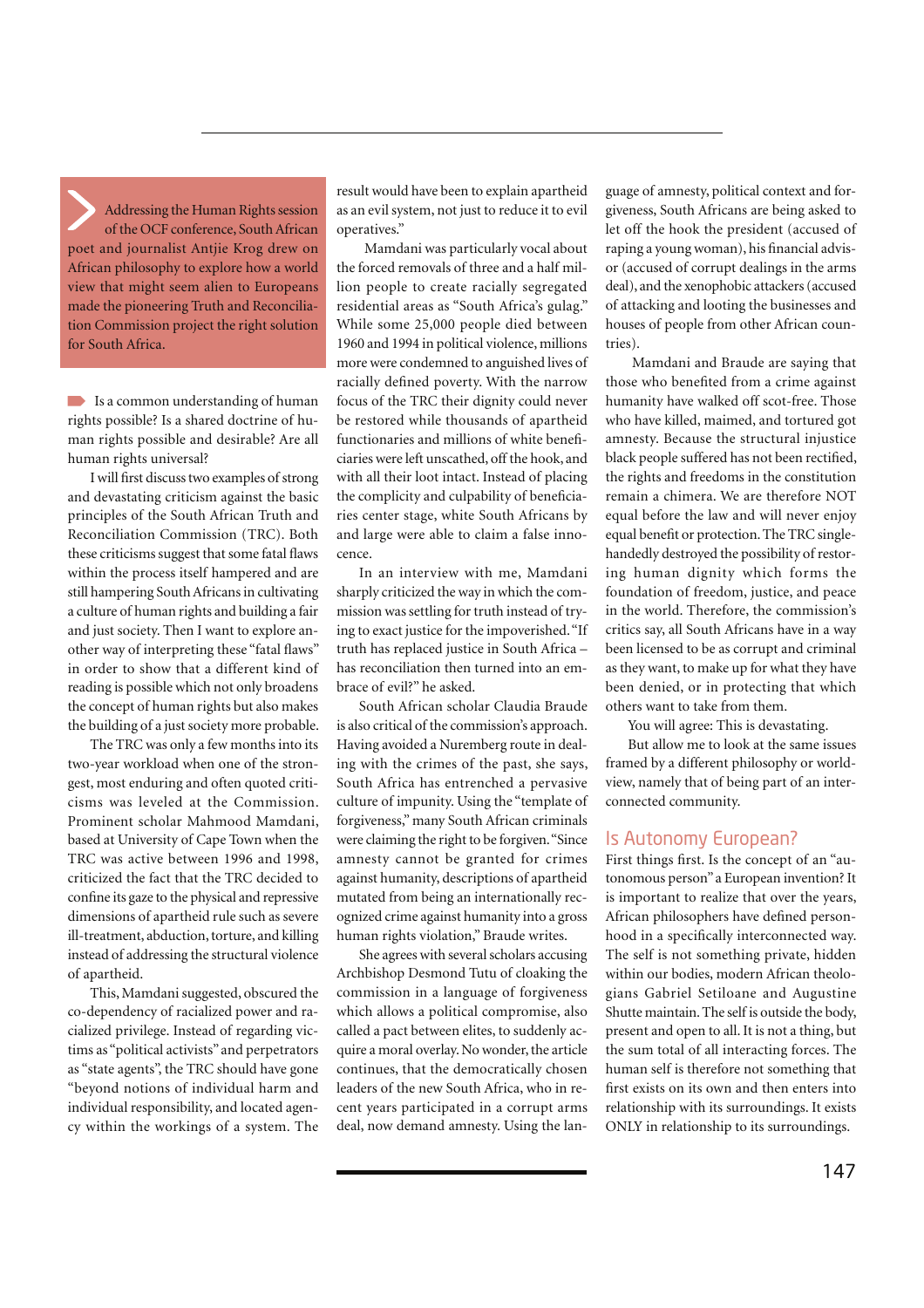This kind of interconnectedness is not an isolated exceptional phenomenon, but part of a much broader, more general context found in a variety of forms, under a variety of names, manifesting in a variety of cultures across the African continent. In his famous 1995 essay on African philosophical thought, Ghanaian philosopher Kwame Gyekye says that communitarism is held by most of the scholarship involving cultures of Africa, as the most outstanding trademark as well as the most defining characteristic.

Poet and Wellesley College philosophy professor Ifeanyi Menkiti also maintains that "as far as Africans are concerned, the reality

of the communal world takes precedence over the reality of the individual life histories" and there-

fore comes to three conclusions: The community defines the individual; personhood is not bestowed on somebody simply through birth, but is something to be acquired; personhood is something at which an individual could fail.

In other words: A person is fully dependent on others. In African philosophy this is at times described as interconnectedness towards fullness. Former Senegalese poet and President Leopold Senghor underlined the Latin meaning of "conspiring" – breathing together. Our deepest moral obligation is to become fully human and that we can only do through entering more and more deeply into community with others. The goal of morality is the fullness of humanity.

Being interconnected makes it possible to acquire personhood. Personhood is not bestowed on someone simply through birth. You have to "build" yourself into a person.

## "Personhood refers not to a state of being but to a state of becoming. No living self can be static."

Personhood refers not to a state of being but to a state of becoming. No living self can be static. Stasis means social death. According to early 20th century missionary Tom Brown, who lived over forty years among the Batswana, the moment that a person starts living in disregard of the community, according to the each-man-for-himself principle, then "the light of the mind is darkened and [his] character deteriorates, so that it may be said that the real manhood is dead, though the body still lives; when they realize that to all intents and purposes the human being is alienated from fellowship with his kith and kin."

How does this view interact with the notion of human dignity? Here for you, in Germany, human dignity is inviolable and innate. It forms the foundation and basis from which people can access the protection

## "In Germany, human dignity is inviolable and innate."

of their human rights. Gyekye says that the basis of a caring society could be 'caring or compassion or generosity' rather than justice.

#### The Essence of the TRC

Thousands and thousands of revenge killings were executed in Europe after the Second World War. Not a single direct revenge killing of victims took place during the TRC period – many murders of course, but they were generally linked to criminal activities. Why this absence of vengeance? Why did victims and perpetrators sit together in the same room talking about their experiences? I want to suggest that it was due to this sense of being part of and dependent on one another in order to build a personhood within a new democracy.

But we are a country split down the middle: White perpetrators use the brand-new

bill of human rights to protect those very rights that they previously denied their victims.

Victims and the poor did not demand rights before the TRC, but hoped that by telling their collective story a country would be moved into changing everybody's life. How powerful this kind of interconnectedness is,

was impressively formulated by a mother whose son was killed by an apartheid hit squad. Asked what she thought about reconciliation she answered as follows:

This thing called reconciliation [...] if I am understanding it correctly [...] if it means this perpetrator, this man who has killed Christopher Piet, if it means he becomes human again, this man, so that I, so that all of us, get our humanity back [...] then I agree, then I support it all.

In simple terms she spelt out the full complex implications of being interconnected-towards-wholeness and the role of reconciliation in it.

Her words, firstly, mean that she understood that the killer of her child could, and did, kill because he had lost his humanity; he was no longer human. Secondly, she understood that to forgive him would open up the possibility for him to regain his humanity; to change profoundly. Thirdly, she understood also that the loss of her son affected her own humanity; she herself had now an affected humanity. Fourthly and most importantly, she understood that if indeed the perpetrator felt himself driven by her forgiveness to regain his humanity, then it would open up for her the possibility to become fully human again.

This remarkable formulation affirms how somebody, who would be regarded by many as not effectively literate, let alone schooled in African philosophy, intimately understood her interconnectedness and could formulate it succinctly. But this view had profound implications for the workings of the TRC.

After 18 Truth Commissions around the world, from Chile and El Salvador to Canada, the South African one has been hailed and credited for being the first to hold victim hearings in public, individualize amnesty and allow victims fighting on both sides of the conflict to testify at the same forum.

Most scholars ascribe that to motivated and innovative thinking. But all three can be traced directly back to a strong awareness of interconnectedness. Because people share each others pain, the audience has as much right to be in the presence of the testimony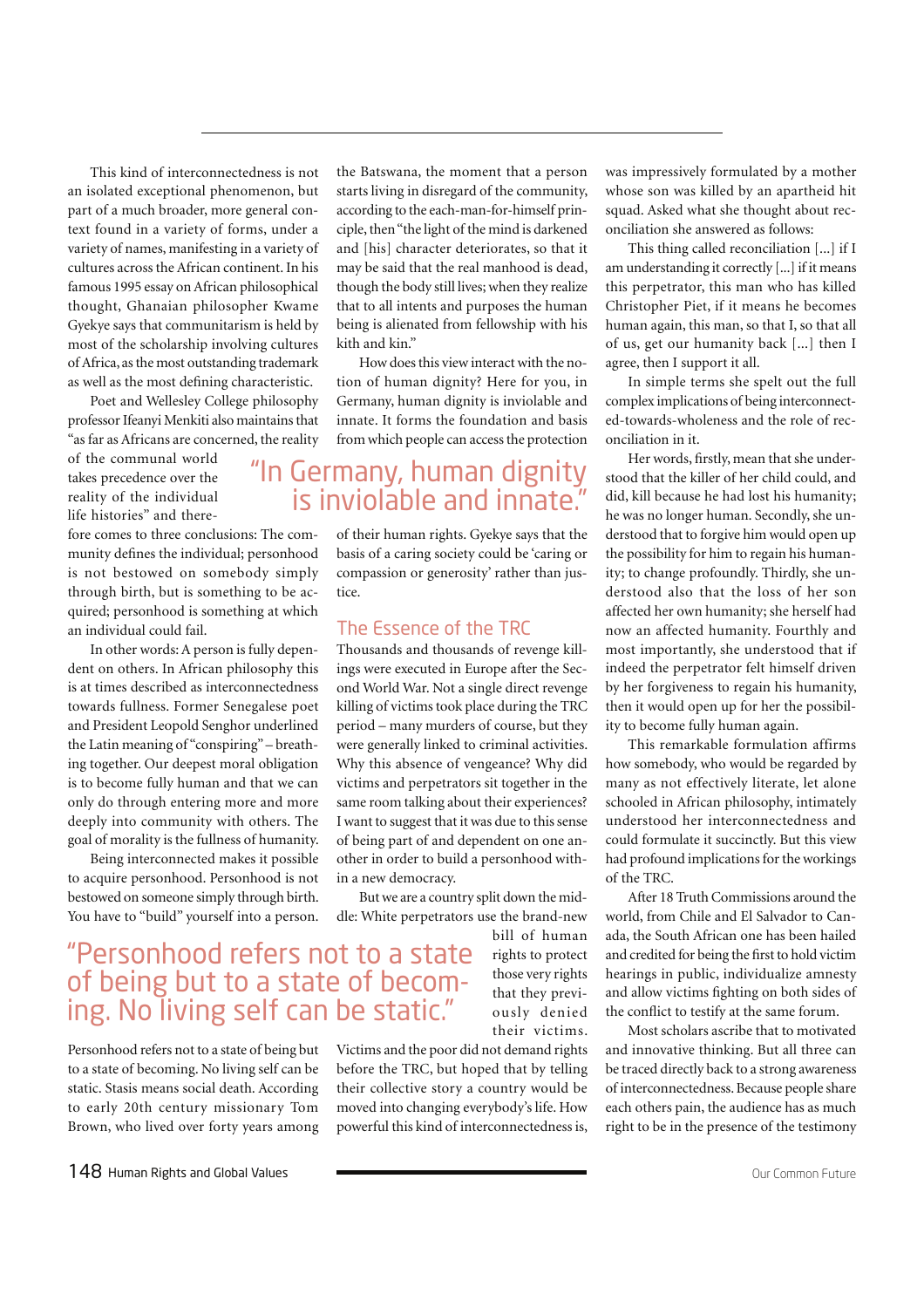as the testifier, all of it is our story and therefore may be public; because people who are prepared to apply for amnesty are admitting wrongdoing, they could therefore begin to change in order to be eventually re-admitted

## "Why did victims and perpetrators sit in the same room?"

to society; and because mothers who lost their loved ones, fighting for the 'right' or the 'wrong' side, suffer alike and can only try to heal when connected to one another.

### Community in African Thought

What are the implications?

Mamdani's criticism means that exchanging truth for justice or "embracing the evil one" could be the beginning of a humanizing process in which compassion and change bring the ultimate form of justice – a restored and caring society.

In fact it is important to know that the whole notion of evil, according to African philosophers, is different. Something is considered to be evil not because of its intrinsic nature, but by virtue of who does what to whom. According to Setiloane, evil can be described as living in disregard of the community. It is when you begin to deny your interconnectedness, step out of the corporate in which you should be 'building' yourself that you are committing evil. So it is exactly by refusing to forgive, refusing to embrace whom is regarded as evil that one begins to deny interconnectedness and is therefore busy with evil.

In terms of not addressing the structural devastation of apartheid: Within a communitarian worldview, one may assume that forgiving and embracing the perpetrator will demand of him to change into a fellow citizen that will begin to "build his personhood" through sharing and assisting his community. In terms of apartheid's beneficiaries, interconnectedness assumes that whites will feel themselves linked to the few identified perpetrators and that THAT will propel them into processes of change, restoring, and reparation.

That no sharing or change has happened is more an indication of a dominating noninterconnecting culture clashing with an indigenous interconnecting one, than a TRC template encouraging people to be comfortable with "evil"

It seems that those who do not bear interconnectedness in mind find the reasoning in and around the TRC confusing. In an essay on forgiveness, the late French philosopher Jacques Derrida describes Tutu as "confused" and oscillating "between a nonpenal and non-reparative logic of 'forgiveness' (he calls it 'restorative') and a judicial logic of amnesty." Through the interconnectedness-prism however, Tutu is not simply

linking human rights and amnesty to religion, but is using the foundation of interconnectedness to allow people back into humanity through processes such as forgiveness and amnesty. In

other words, concepts such as amnesty and judicial logic are not added on or simply linked to forgiveness but instead interpreted through interconnectedness which profoundly changes the way these two terms are used by people like Archbishop Tutu.

Again, interconnectedness does not simply regard extracting privileges and benefits from the one group to give to the other, as justice or restoring human rights. Interconnectedness depends on everybody's moral awareness of a deep and potentially fatal connectedness which puts an imperative on beneficiaries to share and build, in order for them to regain their humanity. Interconnectedness lit up concepts like justice into restorative justice, amnesty into admitting wrong doing, forgiveness into re-admittance into the community of humanity and human rights into responsibilities towards a more humane society. You cannot have dignity or freedom if mine is affected.

This kind of interconnected responsibility shows up countries that are quick to put African leaders on trial for human rights abuses, while they themselves and their policies sow hunger, corruption, and destruction in Africa.

Is the template of forgiveness providing impunity to the corrupt? Yes, if amnesty is regarded in a strictly individual sense, it could be seen as a dishonest way to escape punishment. But if amnesty is regarded in an interconnected way, that it is an admittance of wrongdoing and stating of a willingness "to make up" for it in order to become part of the community again, then amnesty is NOT impunity, but profound change. It is therefore too simplistic a reading to regard all the amnesty-asking of the new dispensation as purely a desire for impunity. I am suggesting that much of the support for "criminals" in South Africa is embedded NOT in a desire for wrongs to go unpun-

## "Because people who apply for amnesty are admitting wrongdoing, they could therefore begin to change."

ished, but to be allowed, through negotiated *wiedergutmachen* back in the community of respectable citizens.

At the same time, the fact that many current political leaders regard amnesty indeed as the SAME impunity granted to the beneficiaries of apartheid, is a sign of how western notions of individual rights are dominating, overriding, and corroding the indigenous notion that nobody can be without others.

#### The Notion of Justice

The notion of justice was not left out of the equation of the TRC, as many have argued. Justice was interpreted through the worldview of interconnectedness towards a fuller humanity. In fact, justice entered and became rejuvenated through a radical rethinking of the grammar of justice itself and through the process of human compassion and restoration that is understood to be as important as, and should become part of, the rule of law. This rethinking should be used not only during times of difficult transitions, but in European countries desperately trying to protect themselves from those whose interconnectedness had been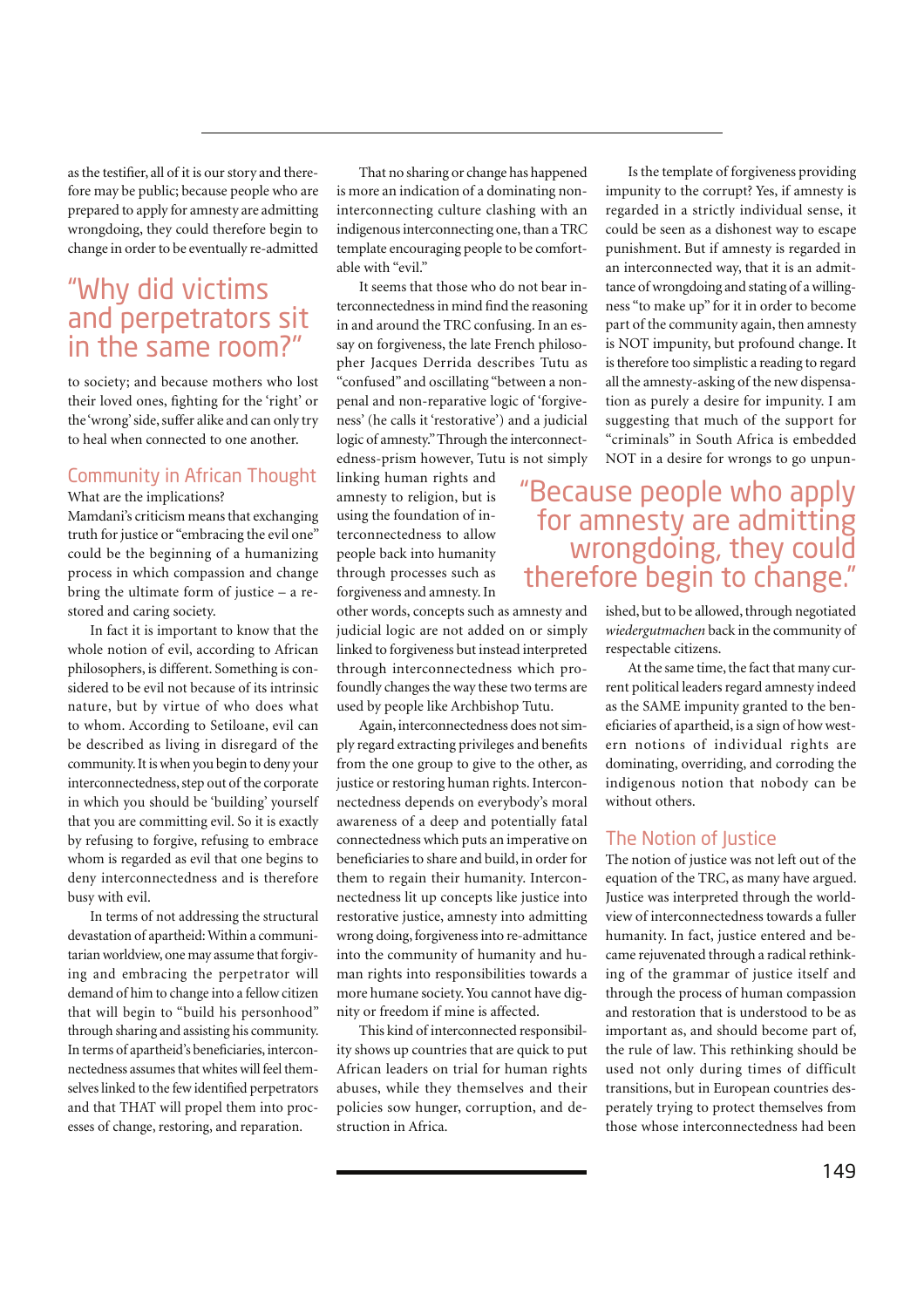destroyed through colonialism and things like collateral damage, who are now flocking to European shores to share the spoils.

 This conference on Our Common Future asks whether a common understanding of human rights is possible. I would say yes, but only when there is an awareness within the human rights discourse that people can think about human rights through a frame OTHER than that of the western individual.

**This is a condensed version of a speech given at the OCF conference's session on Human Rights. More can be found at www.ourcommonfuture.de/krog**

> "Western notions of individual rights are dominating, overriding and corroding the indigenous notion that nobody can be without others."

## Truth Commissions: A Worldwide Phenomenon

Since 1974, more than 30 truth commissions were created in 28 countries. The model is being considered in the wake of mass human rights violations in other countries as well.

- Argentina (National Commission on the Disappearance of Persons, 1983)
- Bolivia (National Commission of Inquiry into Disappearances, 1982)
- Chad (Commission of Inquiry on the Crimes and Misappropriations Committed by the ex-President Habré, his Accomplices and/or Accessories, 1991)
- Chile (National Commission for Truth and Reconciliation, 1990; National Commission on Political Imprisonment and Torture, 2003)
- Democratic Republic of Congo (Truth and Reconciliation Commission, 2003)
- Ecuador (Truth and Justice Commis sion, 1996; Truth Commission, 2007)
- El Salvador (Commission of Truth, 1992)
- Germany (Commission of Inquiry for the Assessment of History and Conse quences of the SED Dictatorship in Germany, 1992)
- Ghana (National Reconciliation Commission, 2002)
- Grenada (Truth and Reconciliation Commission, 2001)
- Guatemala (Commission for the Historical Clarification of Human Rights Violations and Acts of Violence which Caused Suffering to the Guatemalan People, 1997)
- Haiti (National Commission for Truth and Justice, 1995)
- Indonesia (Truth and Reconciliation Commission, 2004)
- Liberia (Truth and Reconciliation Commission, 2005)
- Morocco (Equity and Reconciliation Commission, 2004)
- Nepal (Commission of Inquiry to Locate the Persons Disappeared during the Panchayat Period, 1990)
- Nigeria (Human Rights Violations Investigation Commission, 1999)
- Panama (Truth Commission, 2001)
- Paraguay (Truth and Justice Commission, 2003)
- Peru (Truth and Reconciliation Commission, 2000)
- Sierra Leone (Truth and Reconciliation Commission, 2002)
- South Africa (Truth and Reconciliation Commission, 1995)
- South Korea (Presidential Truth Commission on Suspicious Deaths, 2000)
- Sri Lanka (Presidential Commission of Inquiry into Involuntary Removal and

 Disappearances of Persons in Western, Southern and Sabaragamuwa Provinces, Presidential Commission of Inquiry in to Involuntary Removal and Disappear ances of Persons in the Central, North Western, North Central and Uva Provinces; and Presidential Commission of Inquiry into Involuntary Removal and Disappearances of Persons in the Northern & Eastern Provinces, 1994)

- Timor-Leste (Commission for Reception, Truth and Reconciliation, 2002)
- Uganda (Commission of Inquiry into the Disappearance of people in Uganda, 1974; and Commission of inquiry into Violations of Human Rights, 1986)
- Uruguay (Investigative Commission on the Situation of Disappeared People and its Causes, 1985; and Peace Commission, 2000)
- Yugoslavia, Federal Republic of (Truth and Reconciliation Commission, 2001)

#### **Source: www.amnesty.org/en/ international-justice/issues/ truth-commissions**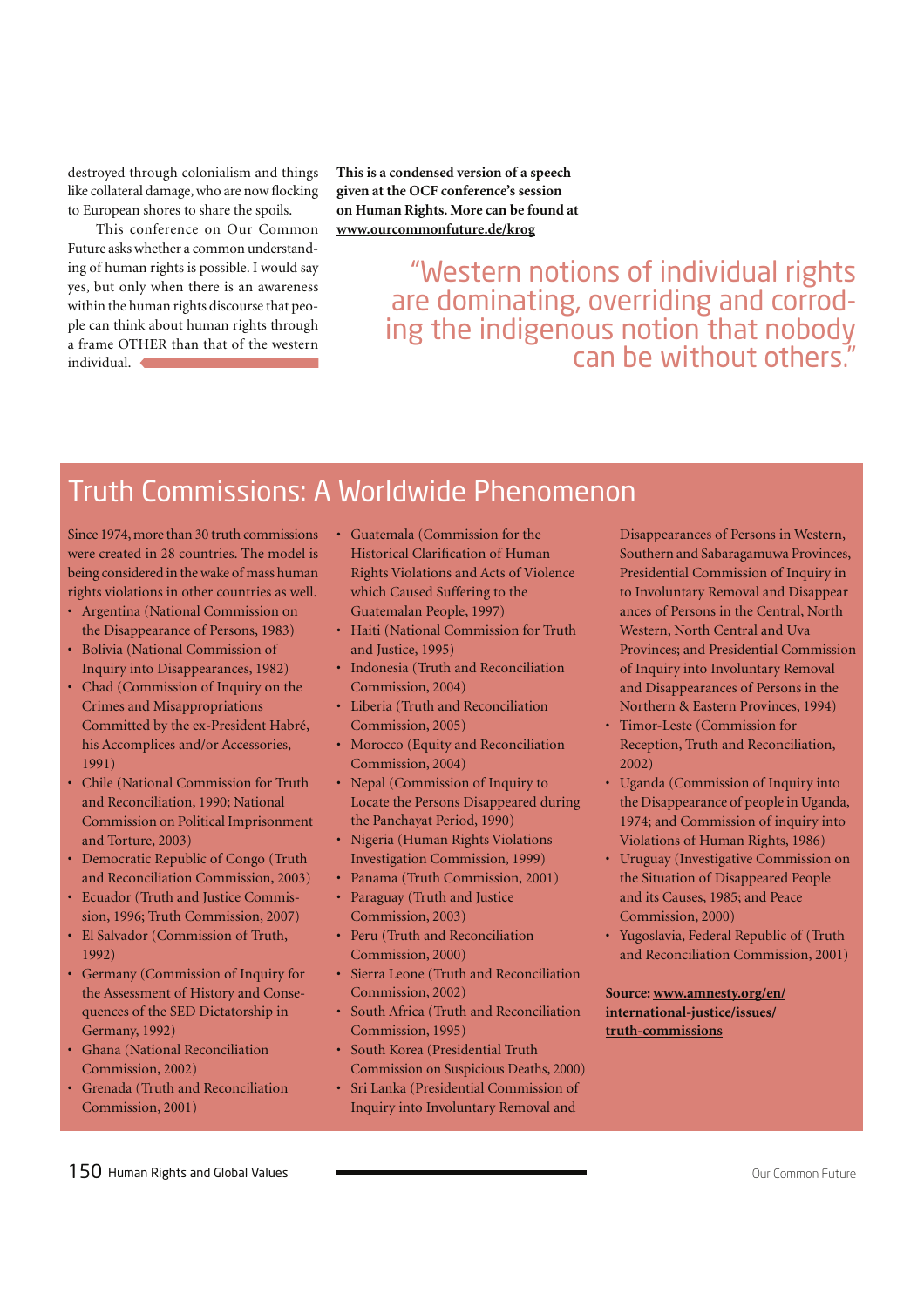### Crossing Borders

# The Changing Face of Global Migration

"It is ... important to recognize the transnational capacities of today's migrants."



Steven Vertovec is director at the Max Planck Institute for the Study of Religious and Ethnic Diversity in Göttingen, Germany.

There are hundreds of millions of global migrants each year, and their numbers are growing. But unlike the mass migrations of the 19th and 20th centuries, today's migrants are more diverse, their destinations more varied and their reasons for leaving home more complex than ever before. In his keynote at the OCF conference's session on Migration and Integration, social scientist Steven Vertovec explored some of the consequences of the new migration patterns.

Most UN agencies put the number of international migrants at about 214 million people per year. Indeed, over the past 30 years, the number of international migrants has doubled. However, if we look at the proportion of international migrants, vis-à-vis the growth of the global population, we'll see that international migration has stayed about the same – about three percent – for several decades. It is projected to continue to do so until about 2050.

Yet while the proportion of migrants is staying the same, I would argue that the nature of global migration has changed substantially in terms of its makeup in three key ways. First of all, the numbers of international migrants represent only a quarter of the estimated migrants in the world if we take internal, rural–urban migration into account. Even though we might be dealing with internal, rural–urban migration, in many countries this still entails considerable ethnic, linguistic, and religious diversity.

Second, most international migration happens within regions. In Europe, we have 31 million people moving just within the continent. Thirteen million people are moving from country to country within Africa.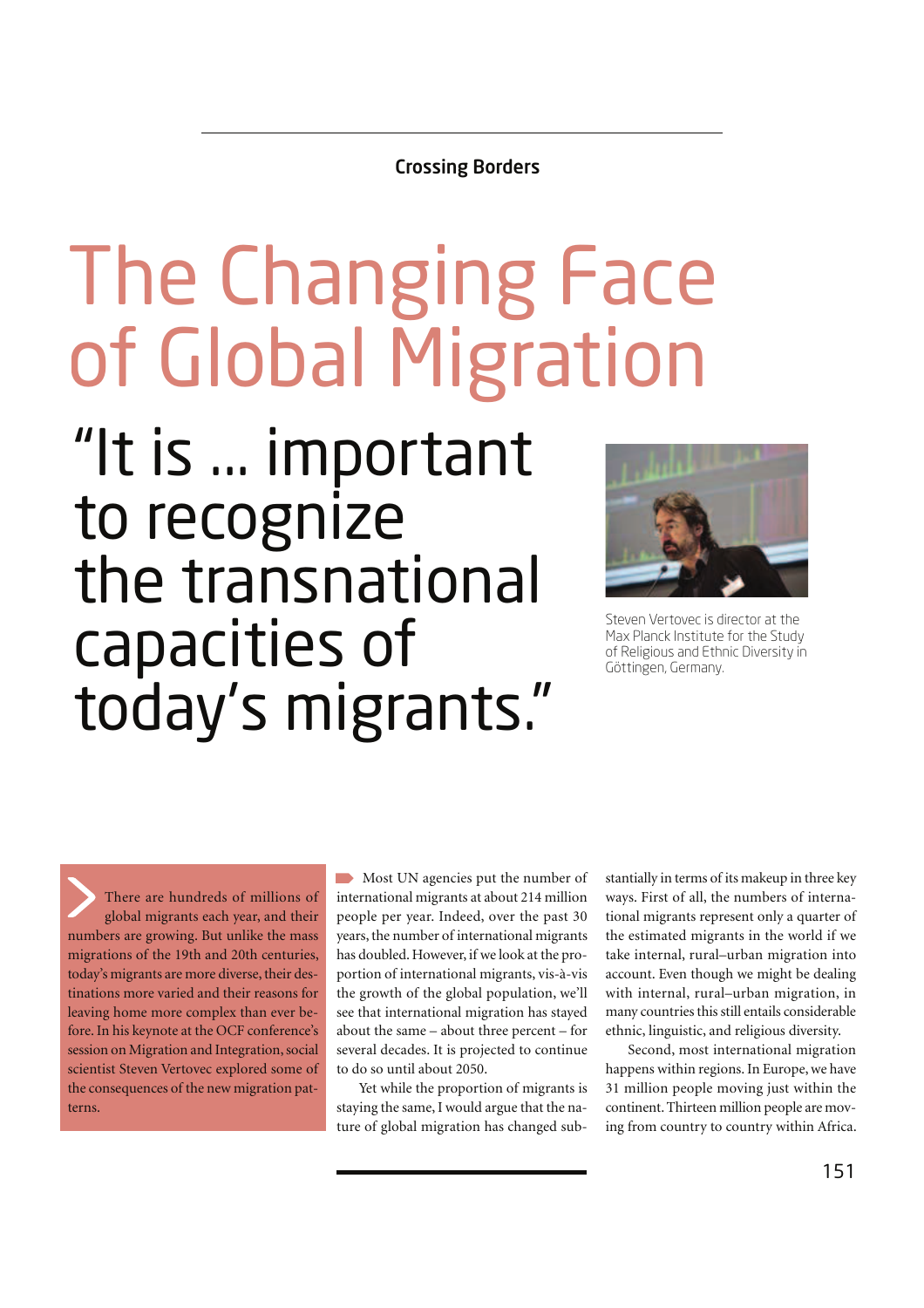And in Asia, there are 35 million people moving from region to region.

Finally, a lot of people have the idea that international migration is mainly a matter of poor people moving to rich countries. But the reality is that only about a third of international migration is made up of people from developing countries moving to developed countries. The majority is comprised of people moving from developing countries to developing countries, or moving from developed countries to developed countries.

#### Fundamental Shift in Patterns

Over about the past 30 years, we've seen a fundamental shift in global migration patterns. Basically, post-war migration up until the 1970s can be characterized as large numbers of people going from a few places to a few other places. Large numbers of people from Turkey and Yugoslavia came to Germany, for example; lots of Algerians went to France, and large numbers of Mexicans emigrated to the United States.

Since the 1980s, global migration has consisted of small numbers from many places moving to many places. Not only do we see more people coming in small numbers from more countries, but I suggest that over the past 30 years, we've had a proliferation of migration categories: Students, asylum seekers, environmental refugees, internally displaced people, seasonal workers, family reunification and marriage migration, contract workers and the like. I think a lot of the public debate loses sight of this proliferation in different categories.

## "In Europe, we have 31 million people moving just within the continent."

Furthermore, a lot of the public debate assumes that people from a particular country have automatically come under a certain migration category or a certain legal status: All Iraqis must be refugees; all Turks must be Gastarbeiter and descendants of Gastarbeiter. This is a myth that needs breaking. Within the same group – indeed, within the same family – you often find people with many different legal statuses. That's a tremendously important factor to take into consideration because a person's legal status has implications on housing, jobs, families, and access to public resources. Ultimately, it impacts people's position in society, how long they're going to be there, their own strategies for integration, and so forth.

Another big change is what we can call churn, meaning something that's turning over and constantly moving. The fact is: Not only do you have varying numbers of people coming into the country, but also large numbers of people leaving the country at the same time. This is primarily felt in cities. For policy makers, this should have crucial impact: When you have populations that are turning over every year or every couple of years, it has an impact on how you have to plan.

#### Transnationalism's Importance

Transnationalism is another important dimension of global migration. Transnationalism refers to various kinds of intensified connections that migrants are able to sustain with their homelands now. Since the 1980s – and particularly since the 1990s – the capacity for migrants to be able to maintain various kinds of social, political, and economic connections with their homelands has reached unprecedented levels.

Migrants have always maintained connections with their homelands. But now, due

> in particular to cheap telephone calls, migrants can have a realtime connection with people on the other side of the world. The

ability to electronically send money has also been enhanced over the last couple of years. It is increasingly important to recognize the transnational capacities of today's migrants, who are now able to have their feet in two places at least.

In certain political discourses it's assumed that transnationalism and integration represent what you can call a zero sum game. In other words, the more transnational migrants are, the less they integrate. There's a considerable amount of research that shows this is not true. Surprisingly, we

## "What's the relationship between cities and the nation-states in which they are located?"

see that those who are more transnational and who maintain strong political, economic and social links with their homelands are actually more integrated. They have better employment and more to do politically in terms of engagement and participation than those who aren't. These are counter-intuitive findings that we need to get into public debates about migration and integration.

What does the future hold? In terms of global migration, flows, and diversification, I think we can, in significant ways, expect more of the same. One of the reasons we've seen more people from more parts of the world coming in smaller numbers has to do with a gradual increase in living standards around the world. Of course, terrible pockets of poverty remain, but on the whole many countries are rising up economically.

#### Migration's Future

It is not the poorest who migrate, but those who are economically mobile or slightly better-off. Given widespread patterns of development, this suggests that future migration will be more evenly spread around the world.

To be sure, there will be uneven effects and patterns, within nations and around the world. Some places receive more migrants under different conditions than others. Within countries, cities and their localized political economies are the engines of global migration: Frankfurt, Berlin, Hamburg, and London are going to have different patterns than other places. We are seeing rapid diver-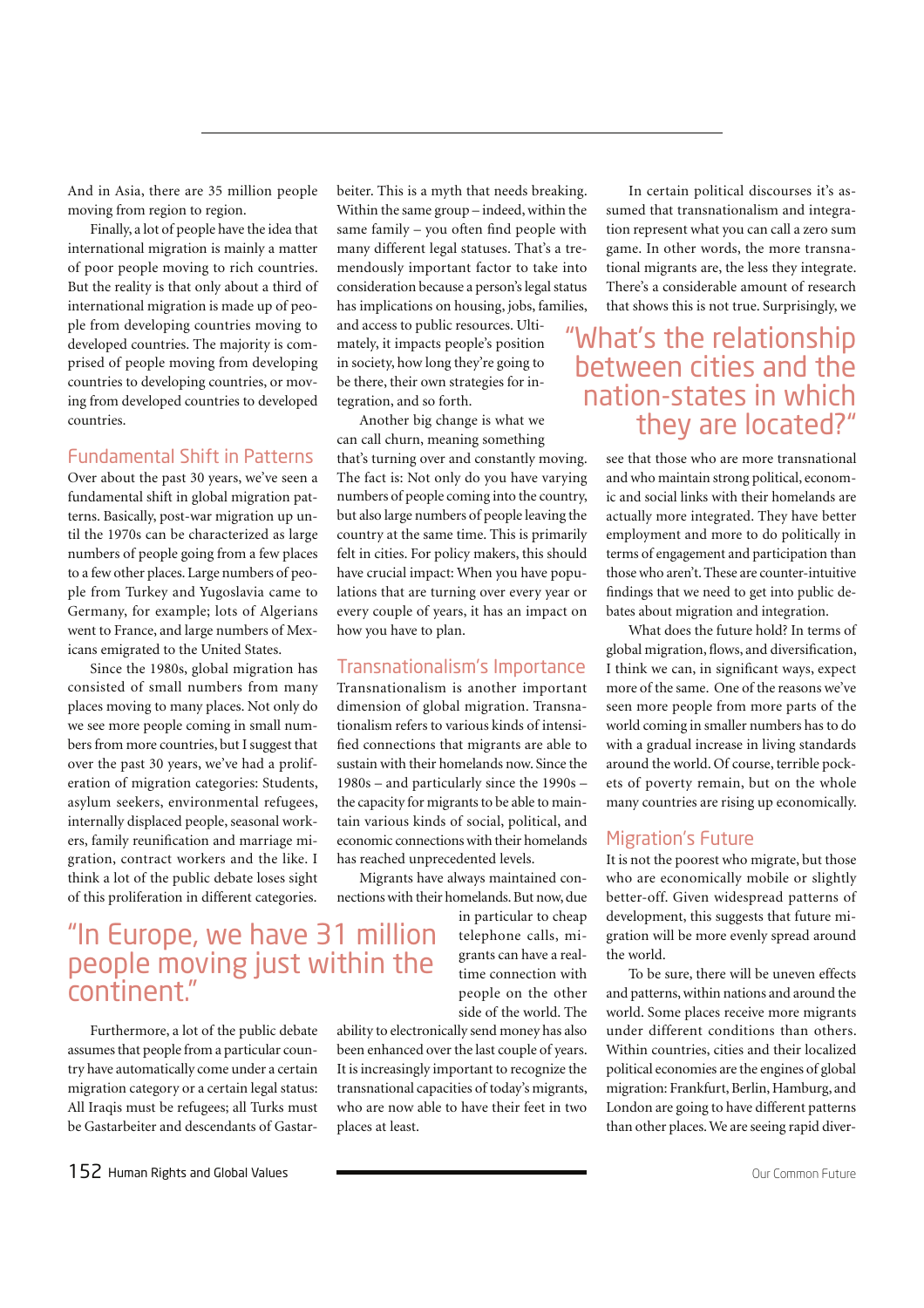sification in rural areas in many countries, but nothing in comparison to the changes surrounding cities.

This raises an important question: In the future, what's the relationship between super-diverse cities and the nation-states in which they are located? Berlin already resembles the rest of Germany less and less. New York does not look like the United States, and London does not look like the rest of the UK.

How do you politically manage a situation like that? Cultural diversity is reaching a point where it is on the political agendas of most countries now. Migration-driven diversification is a core feature of contemporary global cultural transformation, just as globalization is a core aspect of economic transformation. This process has already happened. It is manageable, but it is here, and it is irreversible.

Now and in the future, a nation-state's social, political, and economic success will be determined by how well it adapts itself to increasing diversity and complexity and not by how it hides it, denies it, or fights against it. Policy makers have to make hard decisions and hard trade-offs, but they should do it with the knowledge that things are going to get more complex. They're going to get more diverse. And that is our common future.

**This is a condensed version of a speech given at the OCF conference's session on Migration and Integration.**

# "Cities and their localized political economies are the engines of global migration."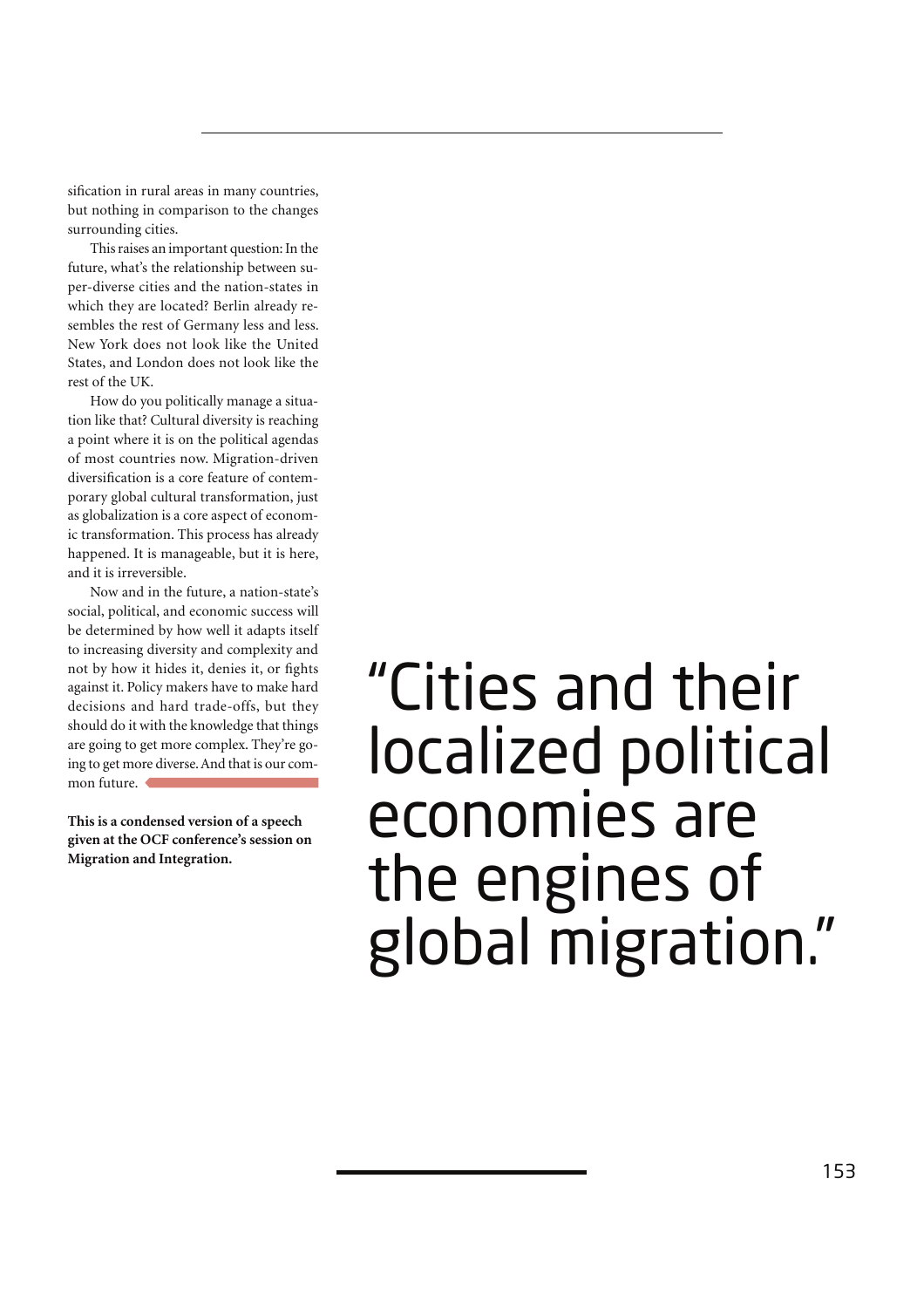Society and Secularism

# The God Gap

# "Rising existential security tends to bring declining emphasis on religion."



Pippa Norris is the McGuire Lecturer in Comparative Politics with a focus on religion at the John F. Kennedy School of Government at Harvard University. She has served as an expert consultant for many international bodies including the UN, UNESCO and the World Bank.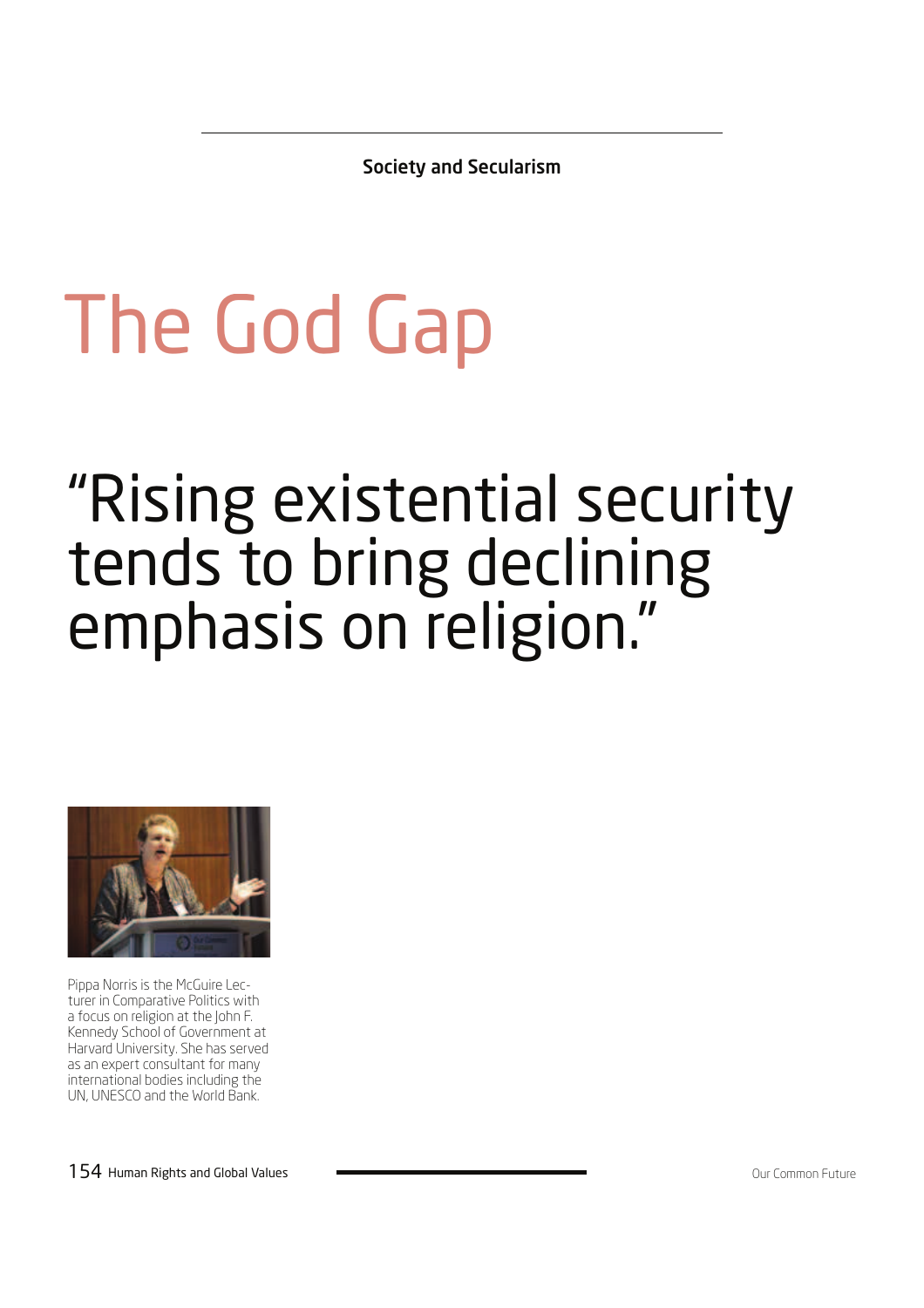In developing societies with rapidly growing populations, religion is strong and getting even stronger; in most advanced industrial societies, with dwindling populations, religion plays a steadily less-important role in public life. In a lecture at the OCF conference's session on Religion and Values, Harvard University political scientist Pippa Norris explains the facts behind this trend and why reducing social and economic inequality can smooth religious tensions in the future.

In recent years, debates about the role of religion have become increasingly prominent around the world. The persistence of high rates of churchgoing in the United States, the growing importance of liberation theology in Latin America, and religious conflict in the Balkans, demonstrated that religion had not faded as a potent force in many contemporary societies.

That point was reinforced by the events of 9/11 in the United States, ethnic and religious tensions in Asia, and repeated outbursts of violent conflict between religious groups in Nigeria, Sudan, and India. In the

## "The decline of religious values is not confined to Western Europe."

EU, the rapid settlement of Muslim migrants into European societies has raised important challenges for how policy makers manage cultural diversity, maintain social cohesion, and accommodate minorities.

Recently, events have intensified concern about the integration of Muslims within Europe. Sharp ethnic tensions arose in the Netherlands after the murder of filmmaker Theo van Gogh by Islamic extremists in November 2004. Heated protests broke out in many countries, following the September 2005 publication of the 'Muhammad' cartoons in Denmark: The cartoons were seen as blasphemous in Islamic countries, while demands for their suppression raised concerns about freedom of expression in Western countries. And violent riots occurred a few months later in suburban Paris housing projects involving disaffected Franco-Maghrebi communities.

Contemporary debates in Europe vividly demonstrate the continued relevance of understanding religious values, including arguments surrounding the role of visible religious symbols, like headscarves, in public arenas in France, bans on the construction of new minarets in Switzerland, and the role of multiculturalism and Leitkultur in Germany. One widespread assumption is that these sorts of disparate events reflect a worldwide revival of religion.

I suggest the picture is more complex, and empirical evidence derived from scores of societies demonstrate growing religious divergence worldwide. On one hand, religious values and practices remain strong in developing societies, which have rapidly growing populations; and religion is making a comeback in many ex-communist countries, filling the vacuum left by the collapse of communism. But at the same time, secularization has been occurring in most ad-

> vanced industrial societies, with dwindling populations.

This erosion of church attendance, religious values, and beliefs has been most clearly observed in Scandi-

navia and Western Europe, which has led some scholars to claim that Western Europe is the exception – not the United States. The depth of change does vary across societies but the decline of religious values and practices is not confined to Western Europe, by any means. Similar developments are evident in comparable affluent postindustrial societies such as Australia, New Zealand, Japan, and Canada; even in the United States, a trend toward secularization is discernable, though partly masked by the large-scale immigration of people with traditional worldviews.

#### The Growing Religiosity Gap

New evidence lends further support to the thesis that rising existential security tends to bring declining emphasis on religion in postindustrial societies, an argument first presented in my book *Sacred and Secular*: *Religion and Politics Worldwide*, written with Ronald Inglehart and first published in 2004. This – combined with the resurgence of religion in many developing countries – has led to the emergence of a growing religiosity gap worldwide. Demographic trends have reinforced this gap, with the shrinking population in secular Europe, and the growing population in developing societies. The dynamics of secularization are more complex than either the simple decline of religion that was proposed by some early

## "Religions provide reassurance that ... a higher power will ensure things work out."

sociologists or the universal resurgence of religion that has been suggested by many contemporary commentators.

The central thesis of *Sacred and Secular*  argued that the emergence of high levels of existential security are expected to diminish anxiety and stress, promoting feelings of psychological well-being – which, in turn, reduce the importance of religious values in people's lives. Although this hypothesis has been controversial, it can be argued that virtually all of the world's major transcendent religions provide reassurance that, even though the individual alone can't understand or predict what lies ahead, a higher power will ensure things work out. This belief reduces stress and anxiety, enabling people to focus on coping with their immediate problems. Under conditions of insecurity, people have a powerful need to see authority as both strong and benevolent – even in the face of evidence to the contrary. Through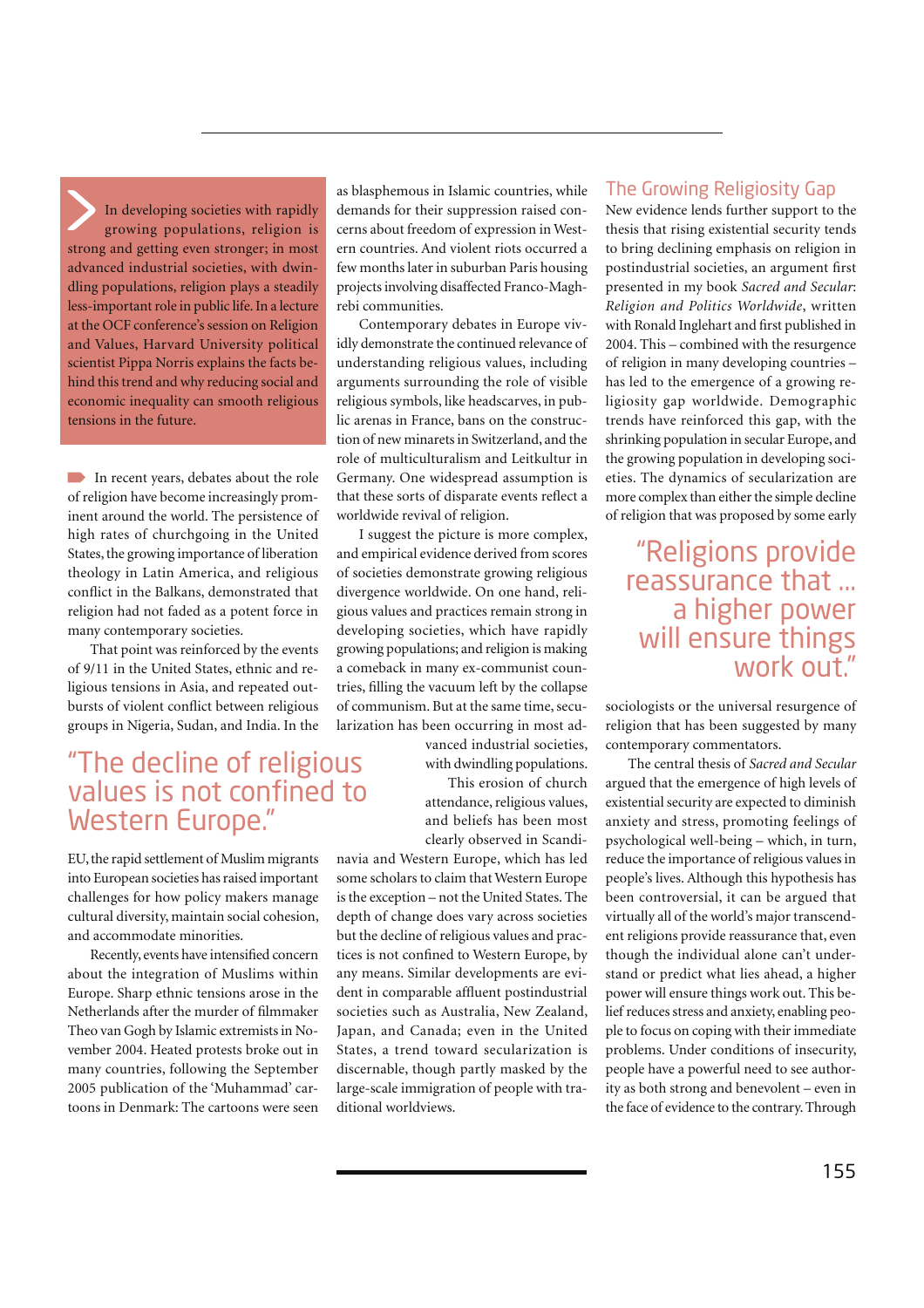strengthening feelings of security, the processes of societal modernization have significant consequences for religiosity; the conditions of growing security that usually accompany the transition from agrarian to industrial societies, and then into postindustrial societies, tends to reduce the salience of religion in people's lives.

#### Experiential Security

The empirical analysis presented in *Sacred and Secular* also demonstrated strong correlations between religiosity and national level indicators of social and economic security, such as health and wealth. But the evidence then available did not establish a direct individual level link between religiosity and measures of existential insecurity. What additional evidence would provide further confirmation of the relationship between existential security and religiosity?

Answering that question became possible in 2007 using new data which only became available after *Sacred and Secular*  was first published. The 2007 Gallup World

## "Have you attended a place of worship or religious service within the last seven days?"

Poll (GWP) provides data on living standards, social deprivation, exposure to societal risks, and religiosity among the public living in 132 societies worldwide.

Two items contained in the Gallup World Poll are particularly useful to measure religiosity. Hence religious values are monitored by: "Is religion an important part of your daily life?" Since this does not refer to any specific concept, meaning, or definition of 'religion', or to any particular practices and beliefs, this item is the most suitable for cross-faith comparisons. In addition, religious practices are monitored by Gallup: "Have you attended a place of worship or religious service within the last seven days?"

To measure the experience of insecurity, we monitor vulnerability to multiple risks and forms of social deprivation. Since cash income is only a poor proxy, especially in subsistence economies, the Afro-Barometer – an African-led series of national public attitude surveys on democracy and gover-nance in Africa – pioneered the use of a Lived Poverty scale which measures the extent to which people have been forced to go without basic necessities during the past year. To construct a similar objective scale, the Gallup World Poll contains eight items that ask respondents to report to what extent they had enough money to buy food or shelter in the previous year, how well they are satisfied with their standard of living and state of health, whether their home has basic facilities such as running water, electricity and a landline telephone, and whether they have experienced health problems. These multidimensional items were summed and proved to form a consistent "Lived Poverty Index"

Comparing the Gallup and Afro-Barometer results confirms that the Lived Poverty Index was indeed strongly correlated with religious values; hence some of the poorest

developing societies in Africa, such as Chad, Rwanda and Mali, gave the highest priority to religious values.

By contrast, some of the most affluent postindustrial societies in the world, led by Sweden, Norway, Denmark and Britain, showed the most secular values. There are exceptions: Many post-communist states with relatively high levels of lived poverty were secular, while many moderate income countries with low levels of lived poverty are also highly religious in their values, notably the oil-rich Gulf states and other predominately Muslim countries such as Lebanon and Algeria.

The comparison with religious practices shows a similar and almost equally strong relationship; thus without any controls, the Lived Poverty Index proved to be a significant predictor of participation in religious services. Roughly nine out of ten people worldwide who lack the most basic necessities of life report that religion is an important part of their daily lives, but this proportion drops to just six out of ten people who have these basic needs met. Similar disparities can be observed for at least weekly religious participation, although behavioral indicators are always lower than the expression of religious values.

#### Inequality Equals Religiosity

Far from being an anomaly, the existential security thesis applies to the United States as well as to most other societies. Hence, among the poorest segments of American society almost everyone reports that religion is important to their lives, but among the most affluent segment, only six out of ten do so. Churchgoing is less strongly linked with existential security, but nevertheless the poorest group of Americans, as measured by the Lived Poverty Index, are also the most likely to attend religious services. Sharp inequalities in American society help to explain its relatively high religiosity.

It could be suggested that the patterns observed so far might apply only to Roman Catholic and Protestant Christian societies, but not to other religions. But the Lived Poverty Index predicts religious values across nearly all religions, including Muslims as well as Catholics, Buddhists and Confucian/Taoists, as well as Protestants and those of Orthodox faith. Across many comparisons, using data from both the Gallup World Poll survey and the World Values Survey – and across scores of nations and many types of faith, the findings are consistent and robust. The most vulnerable populations in the world – those who lack the basic necessities of life such as food, running water and electricity – are far more likely than others to feel that religion is important in their lives; and to participate more often in religious practices.

The indicators of both religious values and religious behavior are not simply correlated with experience of lived poverty. They are also strongly related to a range of societal level demographic indices. Hence there is a robust and consistent pattern; the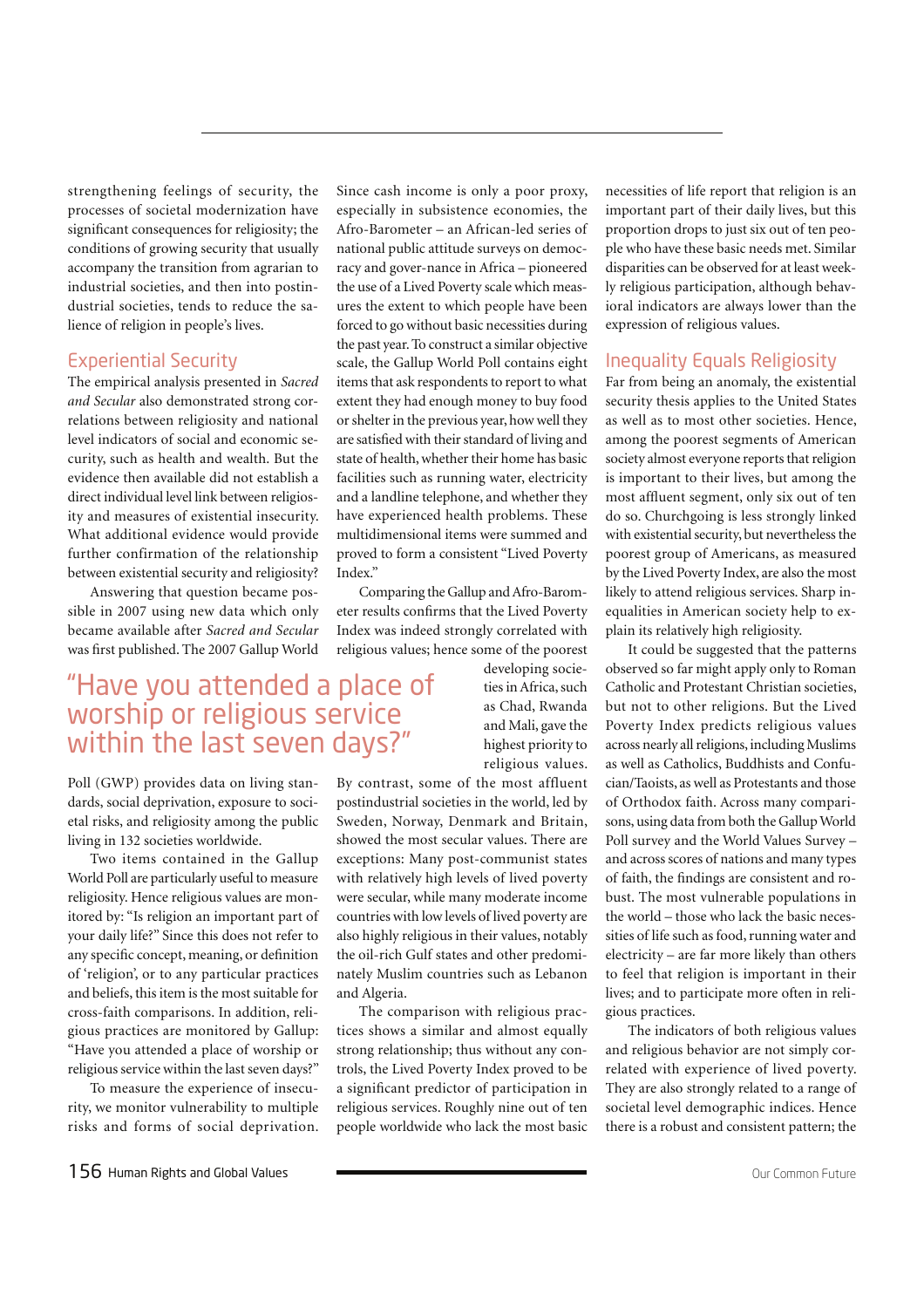most religious societies (defined by both the importance of religion and attendance at religious services in the 2007 Gallup World Poll) are also usually the ones which have the highest fertility rates for women, the

## "Most high-income countries show a declining emphasis on religion."

greatest estimated population growth, and the highest proportion of young people in the total population.

The global contrasts are stark; hence in some of the world's most affluent societies, such as Sweden, Japan and Russia, the average fertility rate for women is less than two, generating population decline. By contrast, in countries such as Chad, Sierra Leone, and Afghanistan, the average fertility rate for women is around six. Patterns of longevity dampen overall population growth in the poorest societies, but nevertheless the general tendency is for populations to grow most in the developing world, which is also the most religious, and to fall in more secular postindustrial societies.

#### Resurgence of Religion?

Early versions of modernization theory, from Karl Marx to Max Weber, held that religious beliefs were dying out and would disappear with the spread of education and scientific knowledge. More recently, it has become apparent that religion continues to play a prominent role, leading to claims of a "Global Resurgence of Religion." The truth lies between these two extremes. When examined in the global longitudinal perspective provided by the World Values Survey, it becomes evident that religion has indeed become more important in many countries – but it has continued to decline in many others.

We do not find a global resurgence of religion, as some observers have claimed. Most high-income countries show declining emphasis on religion. Thus the public of Norway, Spain, Northern Ireland, the Netherlands, Belgium, Switzerland, the former East Germany, New Zealand, Sweden, Denmark, and Australia all shifted toward saying that God was less important in their lives from the earliest available survey to the latest one.

But many countries show increases, and all six of those showing the greatest gains are ex-communist countries: Bulgaria, Russia, China, Belarus, Serbia, and Romania. Overall, the public of 13 of the 15 ex-communist countries for which we have a substantial time series, increased their emphasis on religion. The sharp drop in economic, physical and psychological security experienced by ex-communist societies is what we suspect caused the resurgence of religion in most ex-communist countries. This development has multiple components: The collapse of the communist ideology was a central part of this, leaving people disoriented and psychologically insecure and opening an ideological vacuum that, for many people, religion fills. Although religion has long been weak in these countries, Marxist ideology once filled the function of a religion, providing psychological security, predictability, and a sense of meaning and purpose in life for many people.

It is impossible to understand the rise to power of communist movements in these countries without recognizing the motivating power that the communist worldview once had. Many thousands of true believers sacrificed their lives for the communist cause during the Russian revolution and civil war, during the Long March in China, and during the Vietnam War. For many decades, communism seemed to be the wave of the future. The belief that they were building a better society may have given a sense of purpose to the lives of many people. But during the 1970s and 1980s, Marxist ideology began losing credibility; fewer and fewer people believed that communist regimes were building an ideal society that represented the wave of the future. By 1990 communism was generally discredited, and communist regimes collapsed throughout the Soviet Union and Eastern Europe. In China and Vietnam, hard-line communist regimes were replaced by more pragmatic communist regimes that have become increasingly market-oriented. In the former Soviet Union and Eastern Europe, the collapse of communism was accompanied by severe economic and social decline which left an ideological vacuum everywhere.

Moreover, other factors contributing to sharply rising levels of insecurity experienced in many post-communist societies have been the social disruption caused by the transition to liberal market economies in the early 1990s, accompanied by drastic

## "The collapse of communism left an ideological vacuum."

cuts in the welfare state, rising unemployment, and falling standards of living for many social sectors. Mean levels of growth declined sharply in the early 1990s before recovering, at least in some countries, as measured by per capita GDP, but accompanied by higher inequalities of income and wealth. The most vulnerable populations, such as the low-skilled unemployed, the retired and the disabled, lost out heavily from the transition to market economies. Not surprisingly, some of the post-communist countries which made the most successful economic transitions, such as the Czech Republic, Poland, and East Germany, are also the ones where religiosity eroded.

Lastly the liberalization of expression and religious freedom also probably contributed towards the more open expression of religious values and practices, particularly in the Chinese case. In the past, communist regimes systematically repressed religion – but during the last decade, religion has been making a comeback. It has not recruited equally from all strata: It has tended to attract the least happy people – those who feel the greatest need for security, reassurance, predictability, and social support.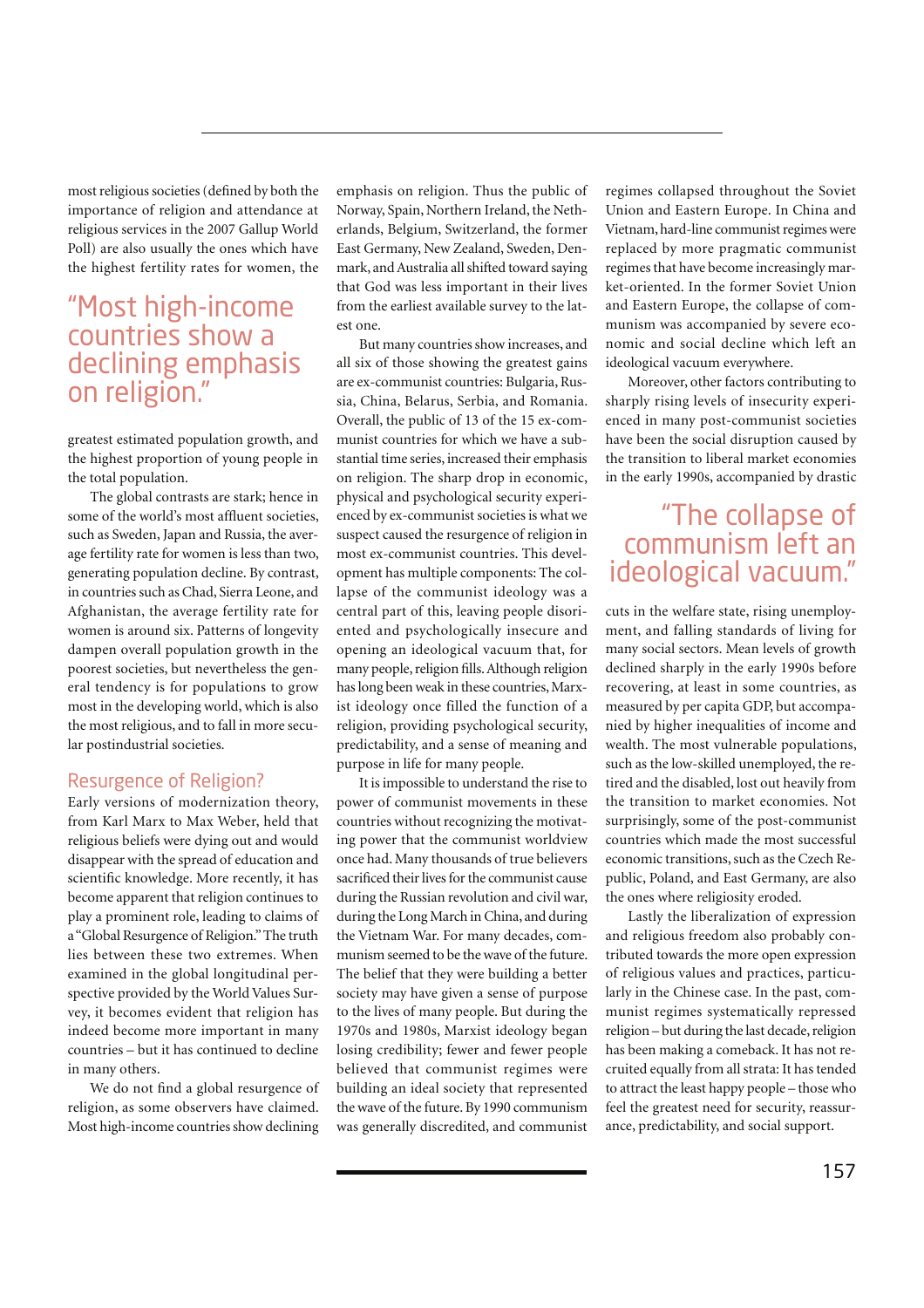Religious values have indeed become more important in many countries – but this has continued to decline in salience in many others. And one finds a clear pattern underlying these changes. In recent decades religion has become increasingly important in two types of countries: Developing countries and ex-communist societies, where the collapse of communism has opened up new inequalities and insecurities, especially for vulnerable populations such as older women dependent upon state benefits. But this resurgence of religious values is by no means universal. Among the public of high-income countries – who have grown up with high levels of existential security – the importance of religious values is low and has continued to decline.

#### Conclusions and Implications

In recent decades public interest in religious contrasts around the world has grown tremendously, and the debate about secularization theory and its recent critiques has become increasingly relevant to contemporary concerns. The idea of secularization has a long and distinguished history in the social sciences with many seminal thinkers arguing that religiosity was declining throughout Western societies.

Yet the precise reasons for this erosion of spirituality were never entirely clear. Max Weber attributed secularization to the spread of education and scientific knowledge; our own interpretation emphasizes the role of existential security. But by the mid-1960s the claim that religion was in a state

## "The world as a whole now has more people with traditional religious values than ever before."

of terminal decline rested on flimsy evidence. Its proponents cited empirical evidence of declining churchgoing in Western Europe, and a handful of case studies that fit the thesis, rather than a systematic examination of empirical evidence from many countries.

It was not surprising, therefore, that during the last decade American sociologists mounted a sustained counterattack on the basic premises of secularization theory. This critique threw many former proponents on the defensive. The simplistic assumption that religion was in decline everywhere, common in earlier decades, had become implausible to even the casual observer. Too many counter-examples existed around the world.

The religious market argument – a set of explanations that applied supply-anddemand theories from economics to understand religion – sought to reconstruct our thinking about the primary drivers in religious faith. The attempt was long overdue, but the religious market theory was fundamentally mistaken in trying to generalize from the distinctive American experience to the world as a whole. It is clear that the U.S. public remains far more religious than the public of most other postindustrial societies, but we believe that this largely reflects other causes than those cited by religious market theory.

#### Security and Secularism

New evidence confirms the finding that, with rising levels of existential security, the public of virtually all advanced industrial societies tend to move toward more secular orientations. Earlier perceptions of this process gave rise to the mistaken assumption that religion was disappearing. "God is dead," proclaimed Nietzsche more than a century ago. A massive body of empirical evidence indicates that his negative forecast for religious values was

wrong. As a result of contrasting demographic trends in rich and poor countries, the world as a whole now has more people with traditional religious views than ever before – and they constitute

a growing proportion of the world's population. The social and political divisions between those with religious and secular values, beliefs, and identities are thus growing – contributing to many of the tensions observed today in contemporary Europe.

That doesn't mean religiosity is growing stronger in secure high-income societies. Rather, growing acceptance of divorce, abortion, homosexuality, gender equality, and the spread of secular norms have led to the political mobilization of those with traditional religious orientations. Precisely because their numbers are declining, people with traditional religious values see key religious norms as eroding – and they have become more active, making religious issues increasingly salient. Conversely, in the long term, if high levels of existential security are conducive to secularization, then expanding human security through sustainable development around the world, and economic equality within societies, may contribute to reducing tensions over religious values.

**This is a condensed version of a speech given at the OCF conference's session on Religion and Values. More can be found at www.ourcommonfuture.de/norris**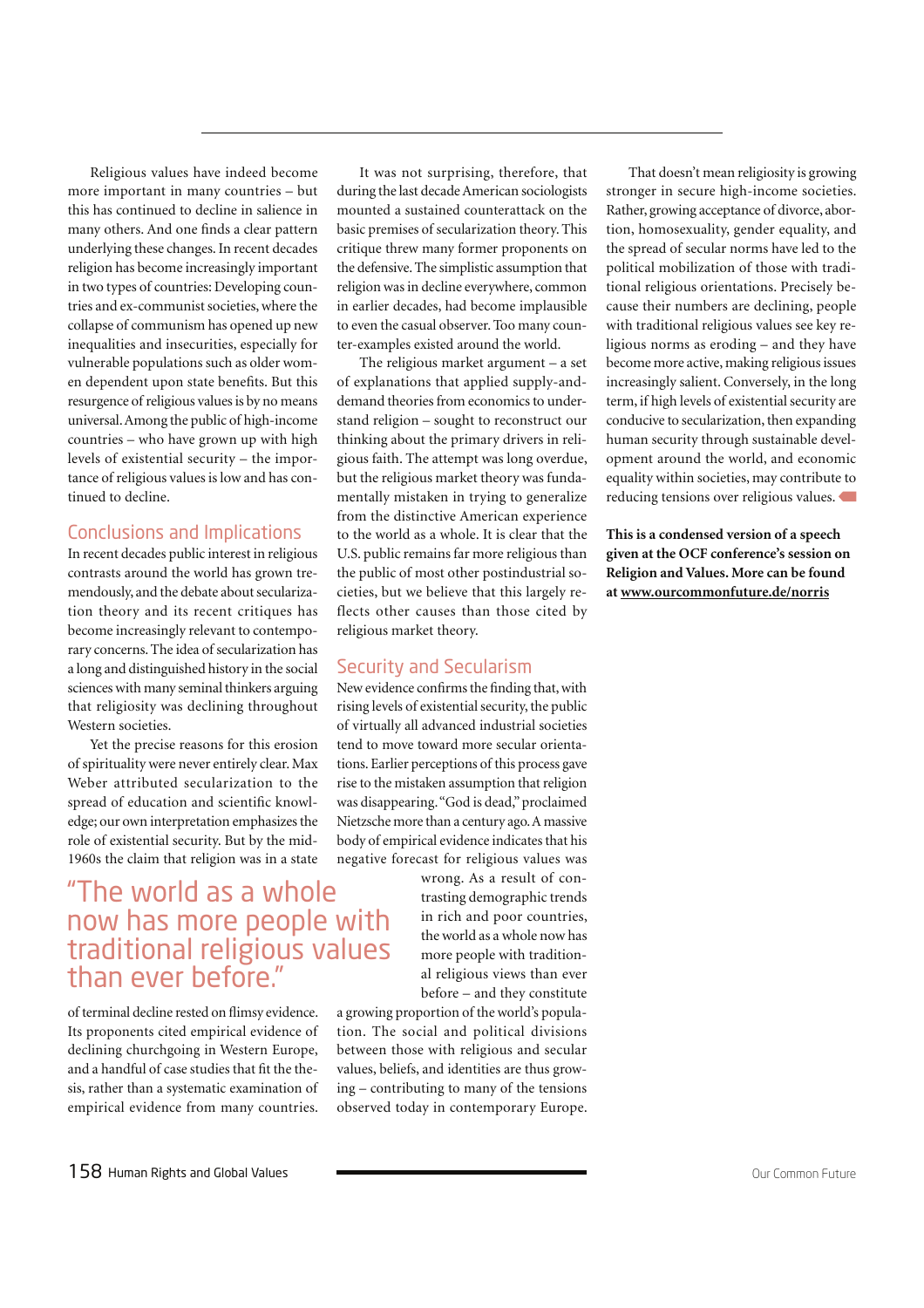## Global Young Faculty Project "Interfaith Pavilion"

## Promoting Religious Dialogue in the Heart of the Ruhr

**Few topics are more contentious in today's Europe than the role of religion in public life. With voters in some countries restricting the building of mosques in traditionally Christian city centers, the discussion of how best to negotiate religious divides is more relevant than ever. Drawing from the expertise of architects, artists, students, and scholars, Global Young Faculty members created a multi-media project in Essen that tried to capture the essence of this debate.** 

As much as religion deals with the intangible, dialogue about religious rights and beliefs is often characterized by hard edges. Boundaries arise between those religious groups allowed into the heart of the community and those relegated to its fringe. In Germany, where cities are growing more diverse every day, the question of who can worship where is becoming progressively more important.

The Global Young Faculty group on Religion and Values challenged conceptions of religious identity, belonging, and place in its project *Sondernutzung*, or "special permit." When people want to place an object in a public square in Germany, they must apply for a Sondernutzung permit. This means the public space is not actually public. It is limited and governed. The Global Young Faculty group says this also refers to religious communities that are not Christian. To explore this topic of religious exclusion, the group sought the help of local artists and architects and erected an interfaith pavilion in the downtown square of Essen – the center of Germany's diverse Ruhr region – in the summer of 2010. The center of the pavilion consisted of a tower six meters high and two meters broad. The tower was surrounded by a building fence secured with barbed wire to hint at exclusion – but with a small entrance.

"The concept behind that was to have this tower as a placeholder for different religious traditions that might stand there," says Alexander-Kenneth Nagel, the head of the project and a junior professor of the Sociology of Religion at the Ruhr-University in Bochum. "In Germany, churches are well acknowledged in our city centers because they are seen as a legitimate part of our self-understanding. But you will hardly ever see a mosque or Hindu temple."

 The group asked passersby to imagine that a mosque was being built on the spot. Nagel says they got "a lot of controversial reactions" – from people who agreed that they would be uncomfortable with a mosque in the middle of Essen to a group of Muslim men on their way back from Friday prayer who wondered why their faith wasn't more a part of the city's fabric.

The Global Young Fellows wanted to spark debate among Essen residents. Inside the tower, they placed questions and left paper for people to respond.

"This turned out to be the main attraction for people," Nagel said. "Not the main pavilion, not the student projects. It was the conversation. I am still really quite moved by that." That spirit of dialogue characterized the project from its inception. The Global Young Faculty group sought the expertise of artists and architects who knew how to design and build public installations.

"Scientists have a completely different way of conveying things than the artists," says Nagel. "Scientists are trained to go for the maximum unambiguity. The artists had to create objects which had to be interpreted. These were issues of translation that we have never been confronted with before."

Nagel and the group had to figure out what story they wanted to tell with this project. They decided to highlight the idea that many people are moved by religious questions, and because of this, societies need to develop strategies on how to mediate between people when it comes to religious dialogue. "How this religious understanding can be put into context is one of the challenges that we have to face," says Nagel. "The earlier we start to deal with that challenge, the greater the chance that the situation will end in harmony."

**More can be found at at http://sondernutzung.wordpress.com/ The Sondernutzung documentary: http://vimeo.com/16850785**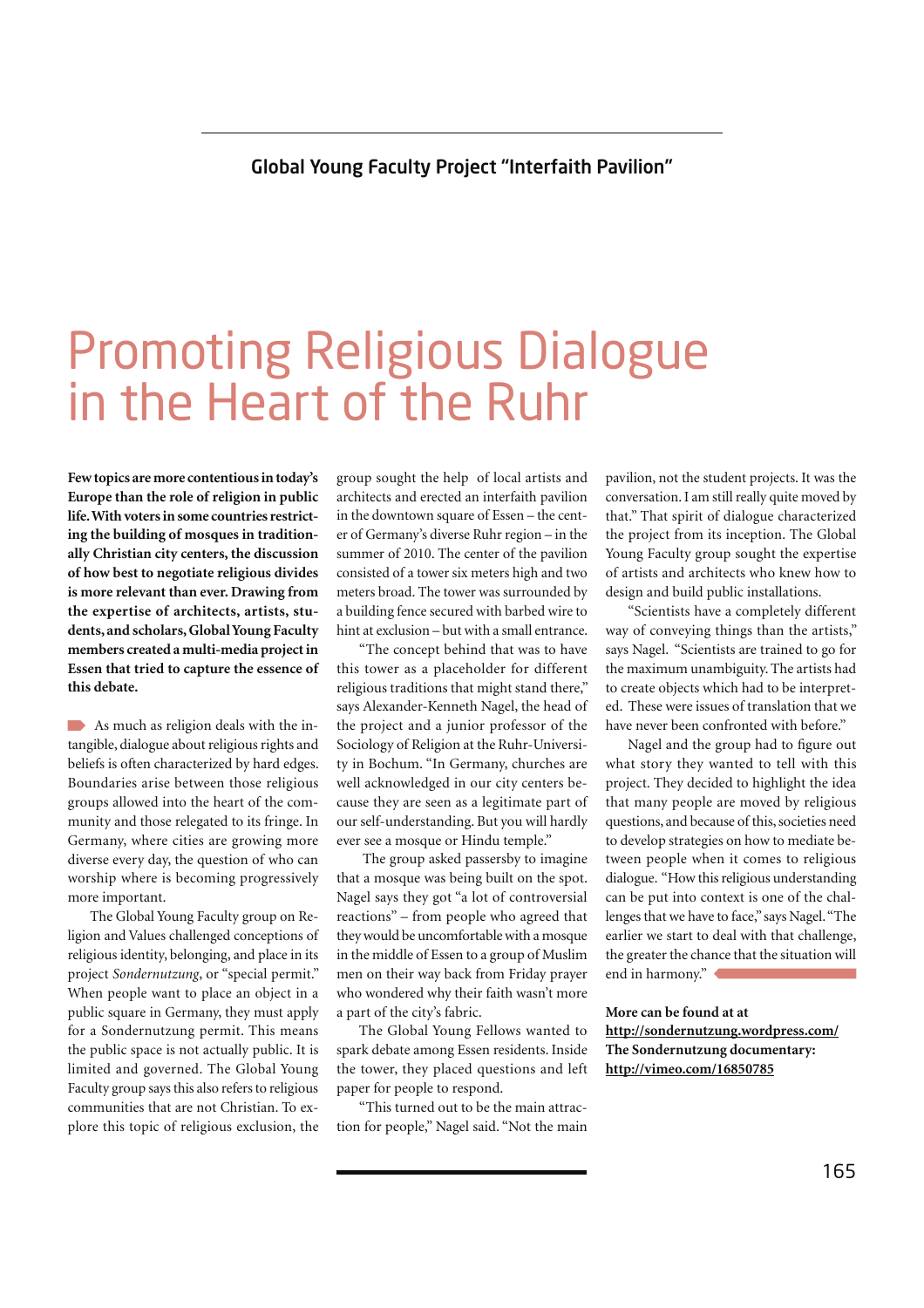**The West has historically led the global race for talent. Many of those students who travel abroad for their education never return to their home countries to live and work – or at least they didn't used to. China is a major example that educational patterns are changing. Chinese students abroad are going home after receiving their degrees. In an interview, immigrant expert Wei Shen, a professor of international affairs in France and a Chinese emigrant himself, explains how China is going from brain drain to brain gain.**

**When economists evaluate the future prosperity of countries, education levels are sometimes overlooked or at least underplayed. How much of an impact does education have on a country's future?**

 **Shen:** I think what is more important is looking at the soft infrastructure of the economy – the people. In the end, it is people who make the economy. Winston Churchill once said, "The empires of the future are the empires of minds." So it is really the brainpower that will be important. That will differentiate between nations. That will decide who will have a better advantage for economic development.

**How is this race for talent playing out? Shen:** I believe the brain race or the talent race starts from student migration. It's the competition to get the brightest students and to educate them both internally and to attract talents from outside the country. This also blends with the internationalization of higher education and in some countries the commercialization of higher education. Like what we've seen in England, Australia, America, and even Asia, getting international students has become a very important financial resource.

**A lot of your research focuses on trends in Chinese migration. How has the flow of talent in and out of China changed?**

 **Shen:** Traditionally, we talk a lot about brain drain – where countries in the global

#### Intellectual Capital

The Battle For the Best Minds



OCF Fellow Wei Shen, born in 1981, originally from Shanghai teaches international relations at the ESSCA School of Management in France's Loire Valley. He first came to Europe a decade ago as a doctoral student in the Netherlands.

south become main sending countries of talents to the global North. But my research shows that in China more and more people are returning to their home country. In China, we have a funny nickname for them. We call them sea turtles. Sea turtles leave the shore for the sea and then they come back to lay their eggs. Chinese people go to some of the best institutions in North America, Europe, Australia, and Asia to study. They accumulate knowledge and then they come back to China. That has become a very important strategy. Some people even call this the Chinese government's calculated strategy for development.

**How is China pushing return migration?** They give you a lot of titles and publicity to encourage return migration. Sometimes they give you administrative support. If you want to set up a start-up company, they give you tax breaks. They also have preferential policies for land use, so you see a mushrooming of science parks around China.

**What impact will all of this return migration have? Will it result in liberalization? Shen:** I hope so! What I have told you is very positive: Win, win, win. Win for the sending countries, win for the receiving countries and win for the migrants. But some of them told me that they still have problems reintegrating. It's not just knowledge – it is also politics. A lot of them experience more culture shock in China than abroad. Most Chinese political leaders have studied abroad, including members of the top academies of science or social science. This kind of influence and impact will not change things overnight. You will see it gradually.

**Do you think other countries are doing enough to keep their most gifted scholars? Shen:** There was interesting research by a foundation in the United States on why the country is losing its brightest talents. The study showed it's because the country takes it for granted that people will stay. There is not a lot of policy to encourage them to capitalize on their brainpower.

**What do you think will happen in this race for talent? What does the future look like? Shen:** Whether you are traditional sending countries or traditional receiving countries, the future is being decided right now. Countries will have to get prepared because the talent war is a war without bombs or without weapons. It's a silent war. Different governments have already started developing new incentives and initiatives. The competition for the future will be fierce.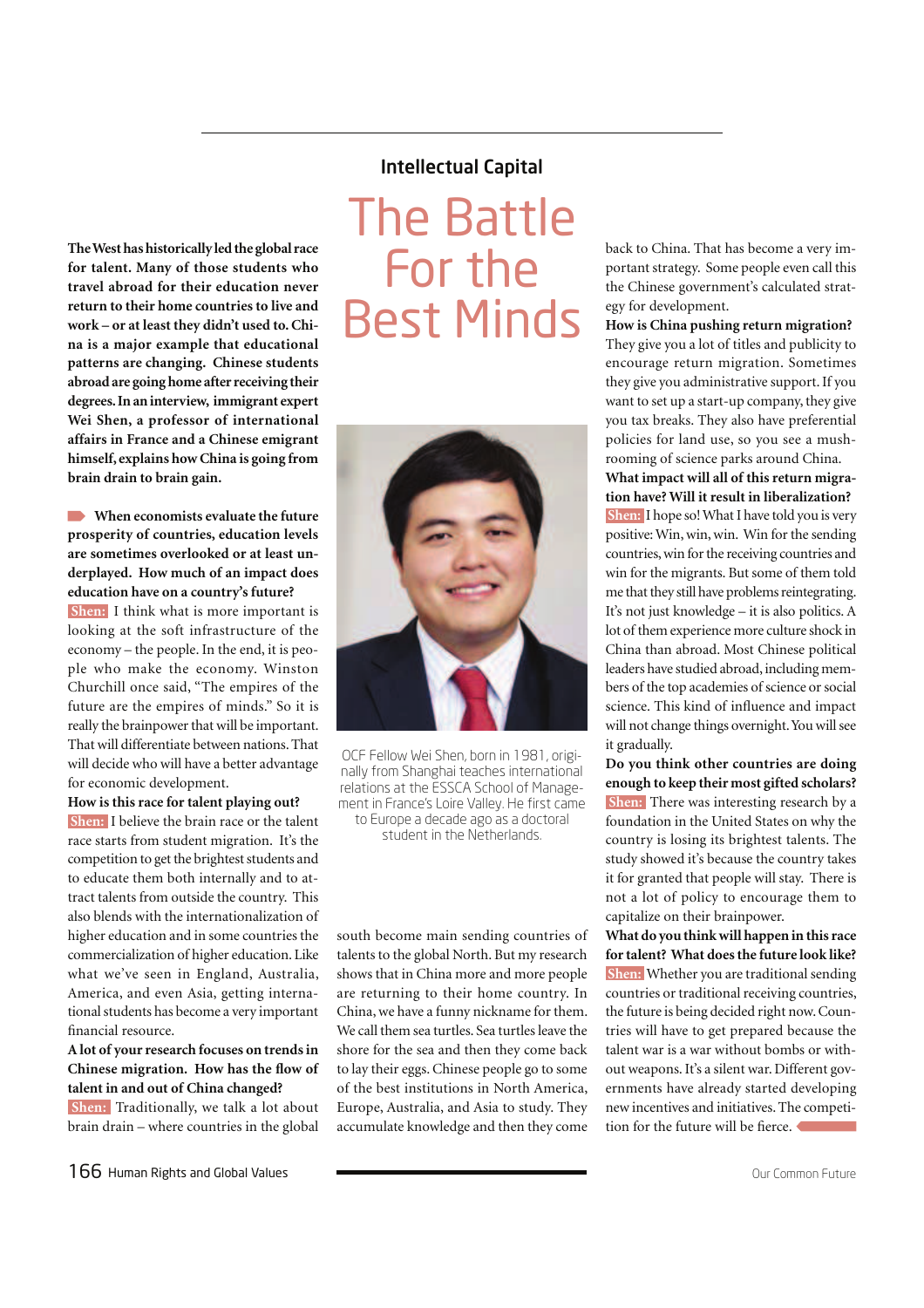## South to North

**Christianity has long been viewed as a fundamentally European-American phenomenon. But that is changing, and fast: There are now more than 400 million Christians in Africa, compared to about 300 million in North America and nearly 600 million in Europe, according to the World Christian Database. By 2050 there will be a billion African Christians, while the numbers in the West will stay relatively stable. For Philip Jenkins, a historian of religion, these demographic shifts mark a dramatic change in how the faith is practiced – and are an important phenomenon for policymakers to consider. In a conversation at the OCF conference, he talked about how the growth of Christianity in the global South will play out.**

**You're arguing traditional concepts of Christianity as a white, European-American religion no longer apply. Why is this so important to understanding our common future?**

*<u>Ienkins:</u>* Partly because most people have a kind of assumption as to the direction of the world. They know religion is declining in Europe and therefore the assumption is that the religion of the future is Islam and Islam seems to be the natural religion of the non-Euro-American world. What I want to suggest is Christianity has at least as important a role. If you are interested in the state of the poorer people of the world, if you are interested in issues of development, then Christianity is the key force for understanding that.

#### **Why is the faith growing so rapidly in places like Africa?**

 **Jenkins:** There has been a lot of conversion to Christianity: In the last hundred years probably the most important single thing that happened in Africa is a large part of the population went from animist religions to Christianity or Islam. But the most important reason is demographic. We have far higher birth rates in Africa than we do in

## **Changes** in Global **Christianity**



Philip Jenkins is the Edwin Erle Sparks Professor of Humanities at Pennsylvania State University, where he specializes in the study of history and religion, particularly Christianity.

Europe, and there's a great deal of migration and globalization. These countries are growing very rapidly.

**Are these changes having an impact on how Christianity is practiced globally? Are Africans and others gravitating towards traditional Catholicism or towards more evangelical styles of worship?**

 **Jenkins:** At the moment, Christianity around the world is becoming much more charismatic. That's important because it means Christianity becomes a very liberating force, quite a radicalizing force on a personal basis. That means a distinctive kind of worship style, a belief in direct divine intervention in terms of healing and miracles. That represents quite a revolutionary social and political change. **Will the fact that Christianity is growing faster in the global South impact the way Westerners practice Christianity in the future?** 

 **Jenkins:** It already is affecting the West, particularly Christianity in Europe. Because of migration, on a typical Sunday in London half the people in churches are black – either African or Afro-Caribbean. By 2050, the United States will be close to being a country in which whites will no longer form an absolute majority. That means much of the religious style in the United States will be of Latino, Asian or African origin. So when I talk about Christianity in the global South, the global South is increasingly influencing practices and theology in the North.

**Has competition with other faiths, such as Islam, had an impact on the way Christianity is practiced in the global South today? Jenkins:** The normal experience of Christianity in most of the world is in the form of a minority religion or a religion coexisting with other faiths such as Islam. That position makes proselytizing and evangelizing much more difficult. It means you have to be much more conscious at every stage of your interactions with other religions. That competitive tension can have a moral impact, too. If you're in a society where Islam is the main competitor, it means you have to be much more cautious about appearing liberal and tolerating feminism or supporting gay rights issues. If you do, it may seem like you're forfeiting the moral high ground to Muslims.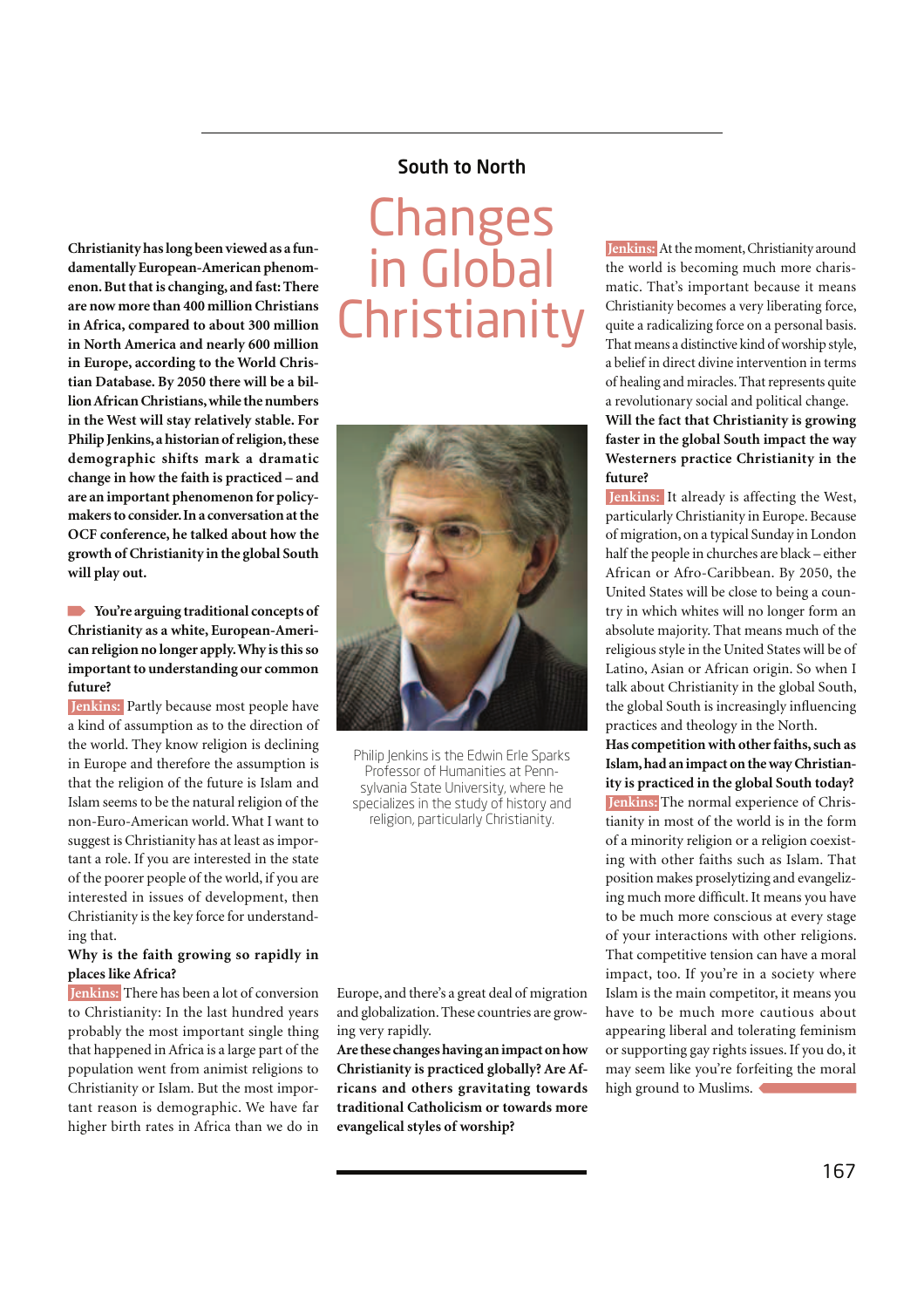**Immigration is one of the key issues facing Europe in the future. Across the continent, policy makers are grappling with ways to welcome immigrants without eroding the traditions and values of the dominant culture. Can liberal values withstand the pressures of immigration? Expert in immigration Liav Orgad, who took part in the conference's session on Human Rights, argues that efforts to force immigrants to conform to European norms ultimately backfire, and a more accommodating position will have more success.**

Immigration and integration questions seem to be constantly in the news – from German Chancellor Angela Merkel's controversial claim that multiculturalism in Germany has failed to aggressive positions against Muslim immigrants taken by politicians from the Netherlands to Switzerland and Italy.

As many Europeans have become alarmed that their cultural values are being eroded, countries have created immigration policies designed to protect liberal culture values. But should they be doing so?

Liav Orgad, an OCF Fellow and assistant law professor at the Interdisciplinary Center Herzliya in Israel, says European countries need to tread carefully. "Liberal states, in order to preserve and protect their liberal values, are turning to illiberal means – and this is contradictory," he says.

As an example of illiberal means, he points to documents prospective citizens in the Netherlands must sign affirming their support of things such as homosexuality, or to requirements in some German states that immigrants have a basic knowledge of Goethe or Beethoven to pass citizenship tests.Such requirements, which he says are often intended to quietly assimilate foreigners into the majority culture, single people out because of their culture and are ultimately counterproductive, Orgad argues.

### Integration and Values

**Opening** Doors, **Closing Minds** 



Liav Orgad, born in 1977, is a law professor at the Interdisciplinary Center Herzliya in Israel.

"The proposition here is you must be liberal in order to live in a liberal state and this goes against the very concept of a liberal state," he says. "The idea of multiculturalism is you can pick and choose whatever culture or ideas you want."

Orgad has researched a broad range of topics – everything from constitutional questions to the law of war. But his greatest passions are immigration and citizenship, particularly how to reconcile nations' right to self-determination with immigrants' interests. He's in the midst of writing a book called *Cultural Defense of Nations: Liberal Democracy and Cultural Citizenship*, which he hopes to finish in 2011.

In his book he argues that countries should define culture in a limited way when pondering what should be expected of immigrants looking to integrate.

 Orgad thinks Europeans should look to the United States, where immigrants are asked to subscribe to values enshrined in the national constitution but not specific cultural values. In Germany, for example, a hypothetical citizenship test that asks immigrants to accept the concepts of the rule of law and human dignity would be appropriate, but rules that asked them to promise to eat German food or listen to German music would not. "It's more legitimate for nation-states to protect their own constitution," he says.

Orgad acknowledges some Europeans are worried that increased immigration is literally changing the cultural framework of the continent. But at the same time, there are tough questions to be asked about what it really means to be European in the first place, and whether forced assimilation actually degrades the very idea of being European.

"In Europe there is an expectation you will be integrated into one dominant culture. There is an expectation Turks in Germany will become German – but what does it mean to become German?" Orgad asks. "Does this concept include some space for multicultural ideas? We have to look at the principal ideas and European values of protecting state neutrality and rejecting discrimination."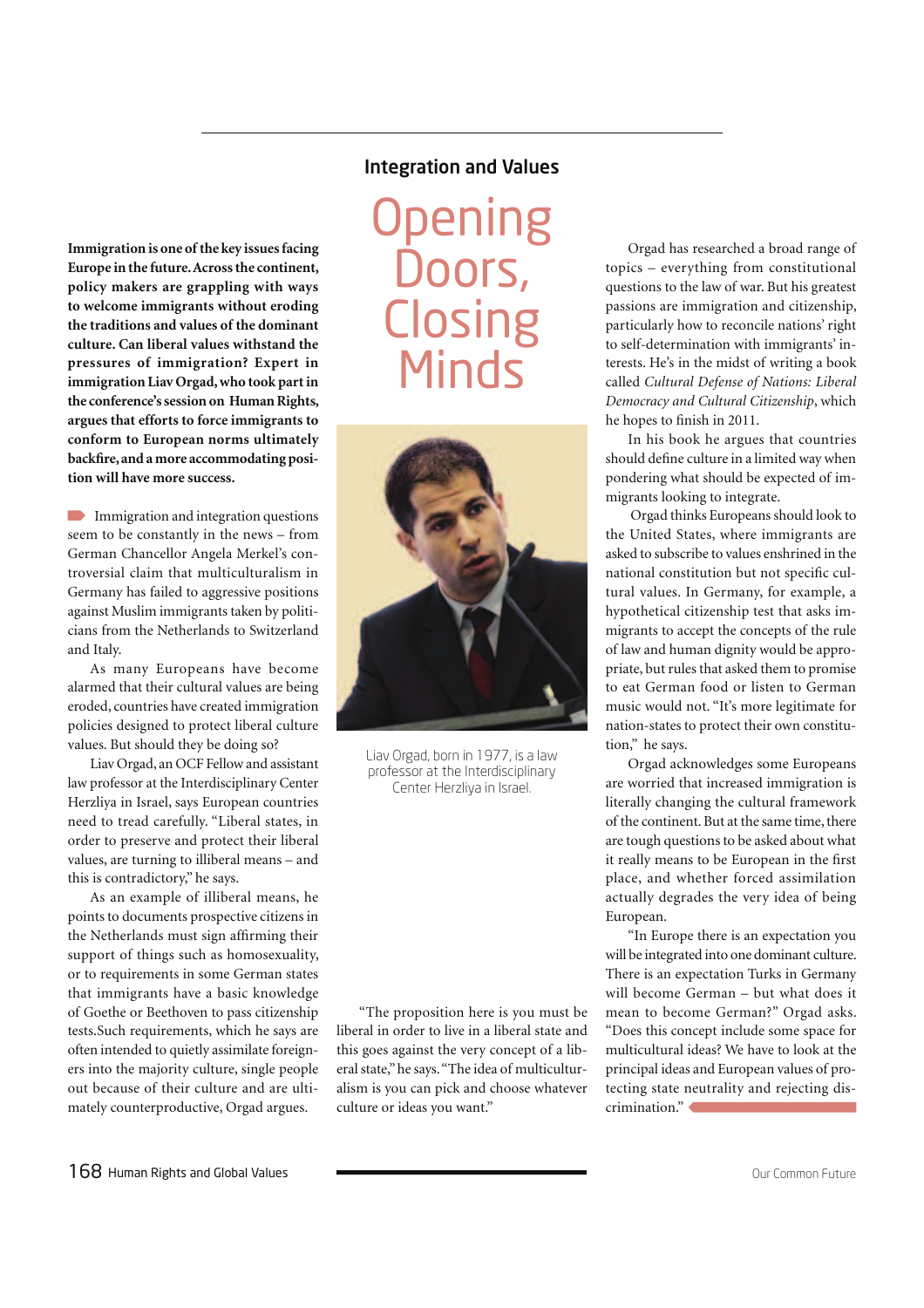## Embracing Religion

**Many of history's most powerful political leaders came from a religious background. Often, their religious motivations had a great impact on the political landscape. Today, Western societies ignore the powerful influence of religion – sometimes at their peril. That's why political psychologist Ashis Nandy, one of India's most eminent intellectuals, argues that we should embrace religious discourse in the public sphere rather than relegating it to the fringe. Ashis Nandy gave a lecture on the politics of religion at the session on Religion and Values of the Our Common Future conference.**

#### **What role does religion play in a democracy?**

**Nandy:** Most important in any democracy is that people have a right to bring their own preferences into politics. In many societies and communities, these preferences include personal religious beliefs. You cannot deploy thought police to make sure people don't mix religion and public life. I suspect this mixture of religion and politics is frowned upon by many societies where religion has gone into decline. Religion has become a private belief system. Faith, for many decades now, has been a matter to be settled within a family or a closed small community – not something that has an important role in politics, or for that matter social and economic choices. But in some societies and in some communities, it matters. And this contradiction, this conflict, cannot be easily solved within the model of religion available to the western societies because they are used to a tamed version of religion – a housebroken version of religion.

#### **What happens when religion enters into political discourse?**

 **Nandy:** I come from a country that produced Gandhi, who explicitly mixed religion with politics; a country where at the moment one of the most interesting characters in international politics, the Dalai Lama, derives his





Ashis Nandy is a Senior Honorary Fellow at the Center for the Study of Developing Societies in New Delhi, India.

principles from Buddhism. I look at South Africa's Truth and Reconciliation Commission, which I consider a magnificent effort. Whether it's successful or not is a different matter, but it is a superbly creative innovation. That was the brainchild of Bishop Desmond Tutu. So some of the most creative efforts in our times have been religious.

#### **Do you think political leaders underestimate religion's role in democracies?**

 **Nandy:** Why blame politicians? The politicians have to go to the people. They have to cater to the tastes of the people. Even if they hate it, they have to take into account the preferences and the opinions of the people. What about the intellectuals? They talk as if they're living in the 19th century. They talk about secular statecraft as if it is a Godgiven right of mankind, forgetting that some of the greatest killers of our times have been perfectly secular. Secular statesmen killed people or maimed them. They organized genocides on absolutely secular instrumental grounds. The United States has a very good example of that, with its campaigns against American Indians. So has the Soviet Union. So has China. So talking about secular statecraft as a be-all and end-all of human endeavor, I think is an exceedingly shortsighted and, if I might add, stupid endeavor. **Why have Western societies emphasized secularism so strongly?**

 **Nandy:** Because Western intellectuals are guided by history. They are looking back at the times when religion led to wars. But the great wars of our time were not initiated by extremists like Al-Qaeda, whose adherents are a small, hopelessly outnumbered minority. I'm not a believer myself. I come to this position because I am coming through a democratic system and I do believe that a democracy just cannot ignore the desires of the people. If you do, then you get the worst out of religion and then you cannot deploy its strengths. You cannot get Martin Luther Kings from that kind of system – but you can always get Osama bin Ladens.

#### **How do you open up a dialogue between the secular and religious spheres?**

 **Nandy:** By listening. Listening is a great art and I think in our times people have less time to listen. They would rather write a blog for the Internet or passively view a more entertaining speaker. I think listening to ordinary people going about their lives in ordinary ways is a great art. Often you have to read between the lines to find out what they are trying to say. Only then can you somehow summon the experiences of humankind, which do not fall within your known world. This leads to a kind of intuitive play with the unknown and the strange, which can be very creative.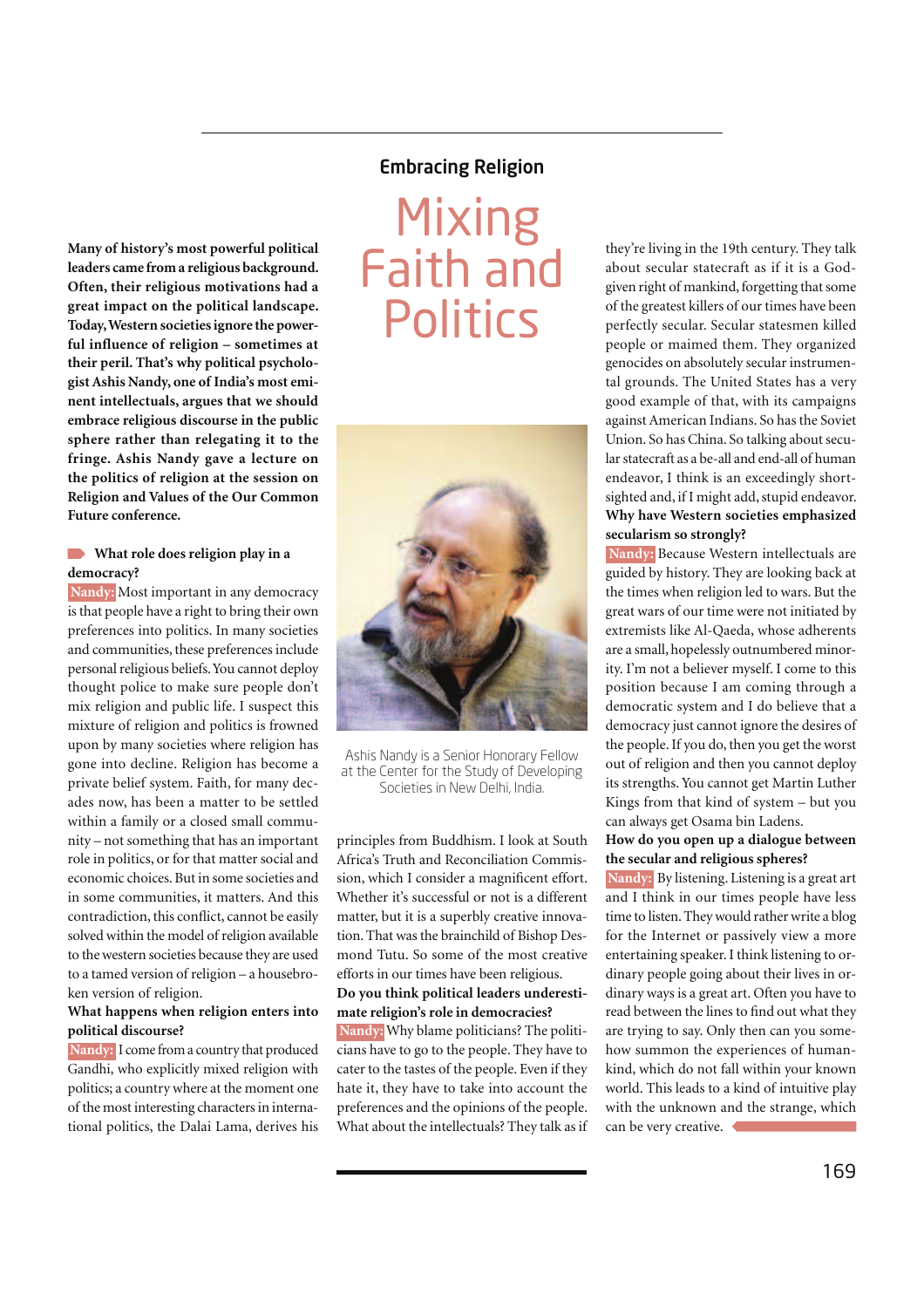### Cardinal Values

## A Soft-Spoken Fighter for Religious Freedom

**From the highest ranks of the Catholic Church, Joseph Cardinal Zen Ze-Kiun is keeping the world's focus on the freedoms of Chinese Catholics in Hong Kong and on the mainland. Through persistent, peaceful protest he's managed to give a voice to the underdog both inside and outside the church. His presence at the Our Common Future conference's session on Human Rights was a reminder of the challenges activists face when confronting authoritarian systems head-on.**

Since rule of Hong Kong was transferred from Britain to China in 1997, the island has become a sort of bridge to the mainland – but also a battleground where more than a century of British sensibilities and expectations clash continuously with a very different Chinese culture.

Joseph Cardinal Zen Ze-Kiun, a softspoken, slight man with a fierce reputation as a crusader for the rights of Hong Kong's

Born in Shanghai in 1932, Zen studied theology in Rome and Hong Kong and taught theology at the Holy Spirit Seminary College in Hong Kong. He was named bishop of Hong Kong in 2002 and represented Hong Kong's 300,000 Catholics for seven years in all, ending with his retirement in 2009. In 2006, he was elevated to the College of Cardinals by Pope Benedict XVI. He remains a voice of conscience and a thorn in the side of the Chinese regime, which refuses to acknowledge the authority of the Pope in Rome and requires Catholic priests in China to answer first to Beijing.

As bishop, he took part in demonstrations against the Chinese government's interference in church affairs, from the right to organize public protests to the authority to control parochial schools in Hong Kong. "I think it's the duty of the pastor to lead the people in defending human rights whenever there's a challenge," Zen says.

Zen has fought with the Chinese govern-

## Zen hopes peaceful protest and consistent international pressure will change China for the better.

Catholics, has been in this mix for decades. "There were some very basic human rights problems in Hong Kong right after the handover," Zen says now. "The British colonial regime couldn't have been called a democracy, but that regime respected many freedoms. After the handover, we had to defend ourselves from intervention from the totalitarian regime in China."

ment over specific rights he feels the authorities are taking away from Hong Kong's Catholics, but he's also

been a strong voice in favor of human rights beyond Hong Kong's borders. Sometimes, that means walking a narrow line between politics and religion. "The Catholic Church is never in favor of capitalism or socialism – we are against both," Zen says. "We are in favor of the universal distribution of material goods for everybody, but also in support of disciplined market economy with a support of high human ideals."One thing he is sure of is that China's hybrid of authoritarian control and unfettered market capitalism is a morally bankrupt system with a doubtful future, despite its rapid growth in the past two decades. "Surely we are not in favor of capitalism especially as it exists in China," Zen says. "China has the worst kind of capitalism – it's capitalism without all those guarantees of fair competition."

And unsurprisingly, Zen has spoken out in support of other activists targeted by authorities in Beijing. After Chinese democracy activist Liu Xiabo was prevented from accepting his Nobel Peace Prize in 2010, Zen was eager to lend his support to his imprisoned countryman. "We are happy that the commission was courageous enough to face the threat of the powerful government," Zen said. "It's not acceptable today to condemn a man to 11 years just because he has peacefully presented some remedy to the very serious situation of a country" through his writing.

Now 79, Zen is retired from his duty as a bishop – but hardly inactive. He still teaches, writes, and attends conferences all over the world.

And he still hopes that peaceful protest and consistent international pressure will change China for the better, especially as younger, more internationally aware cadres enter the country's leadership. "In the long run, I think it will change," he says. "I am sure in China, in the lower echelon of leadership, there are people who are looking to the world with their own eyes. They must feel the need for a change."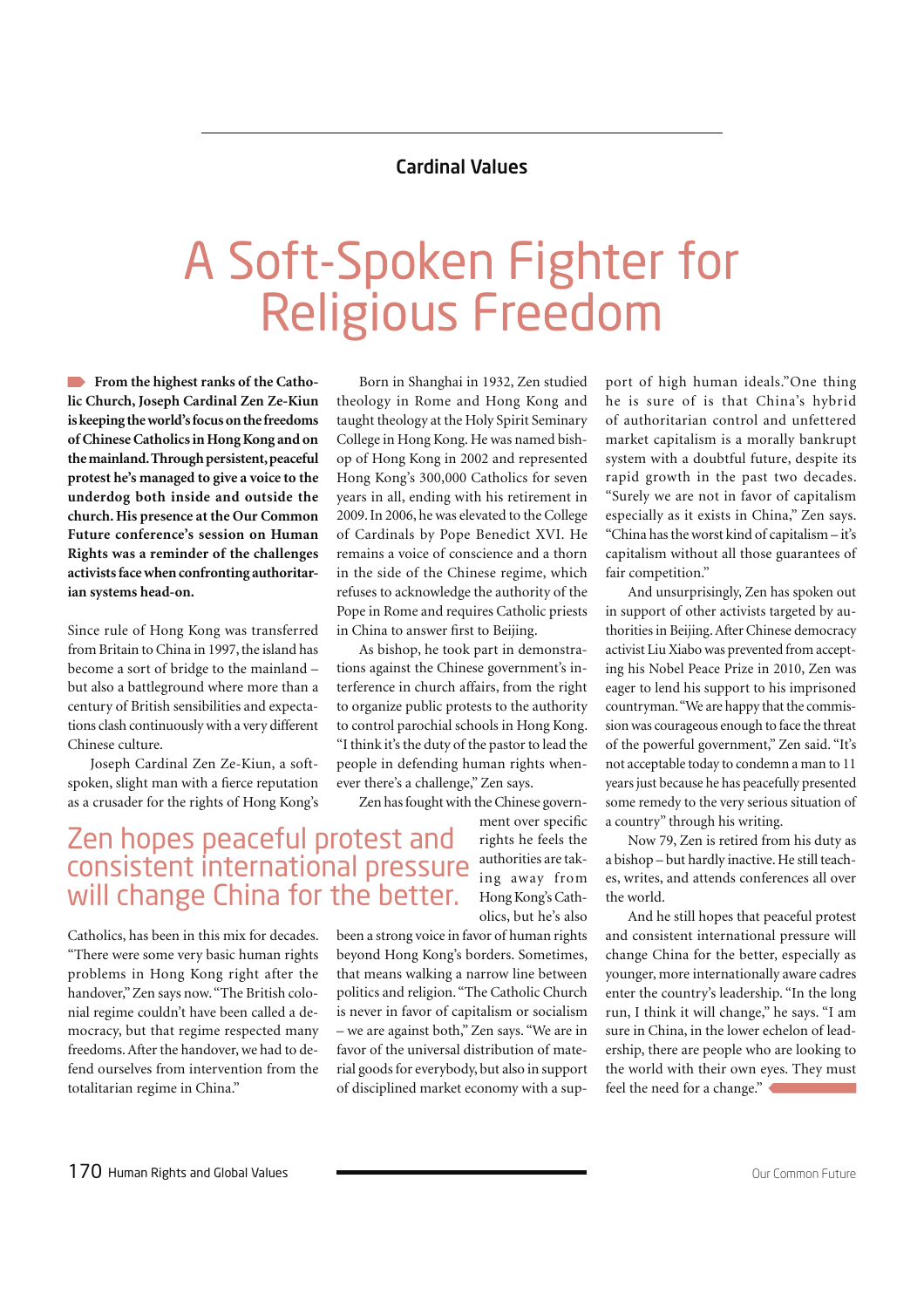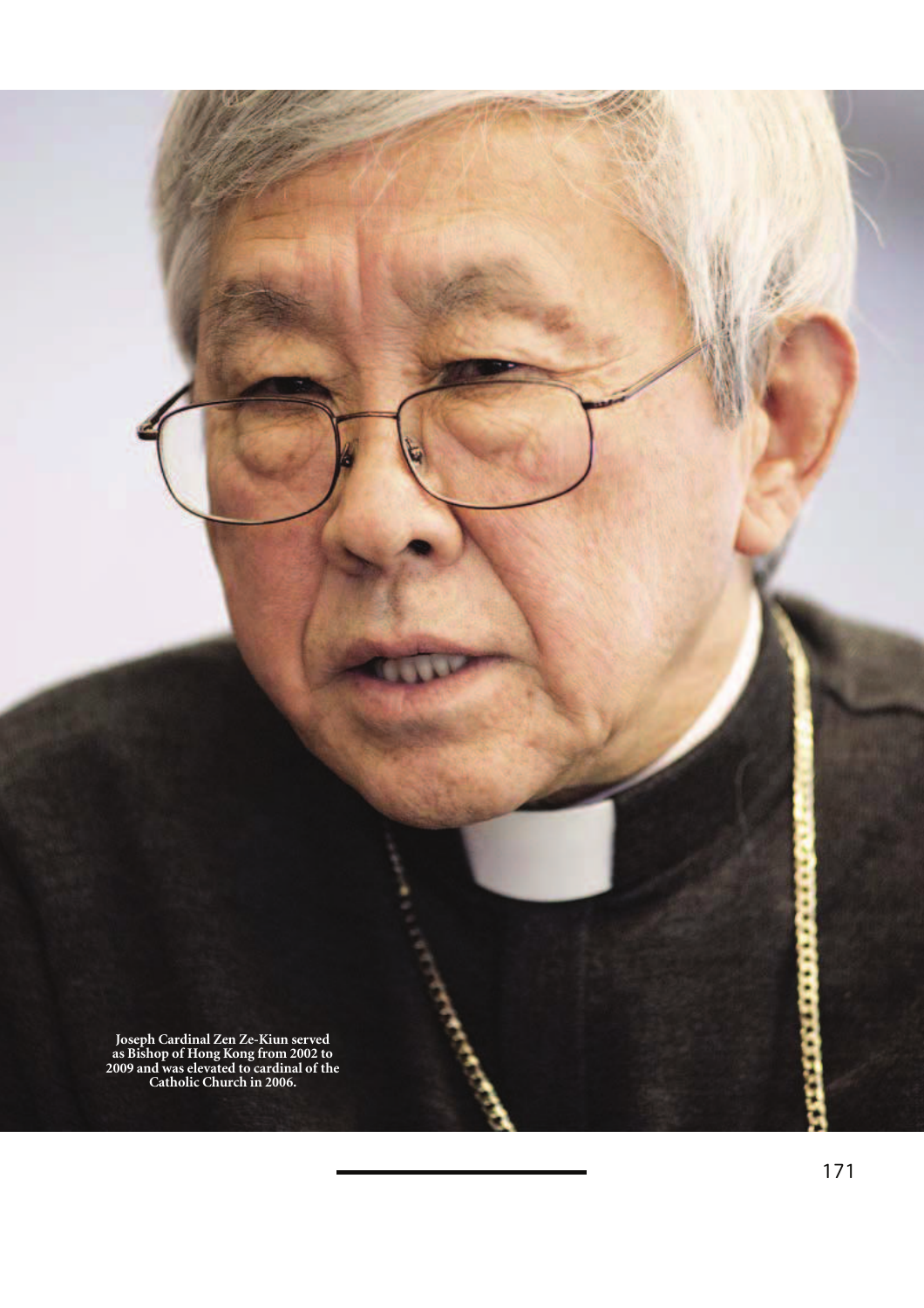